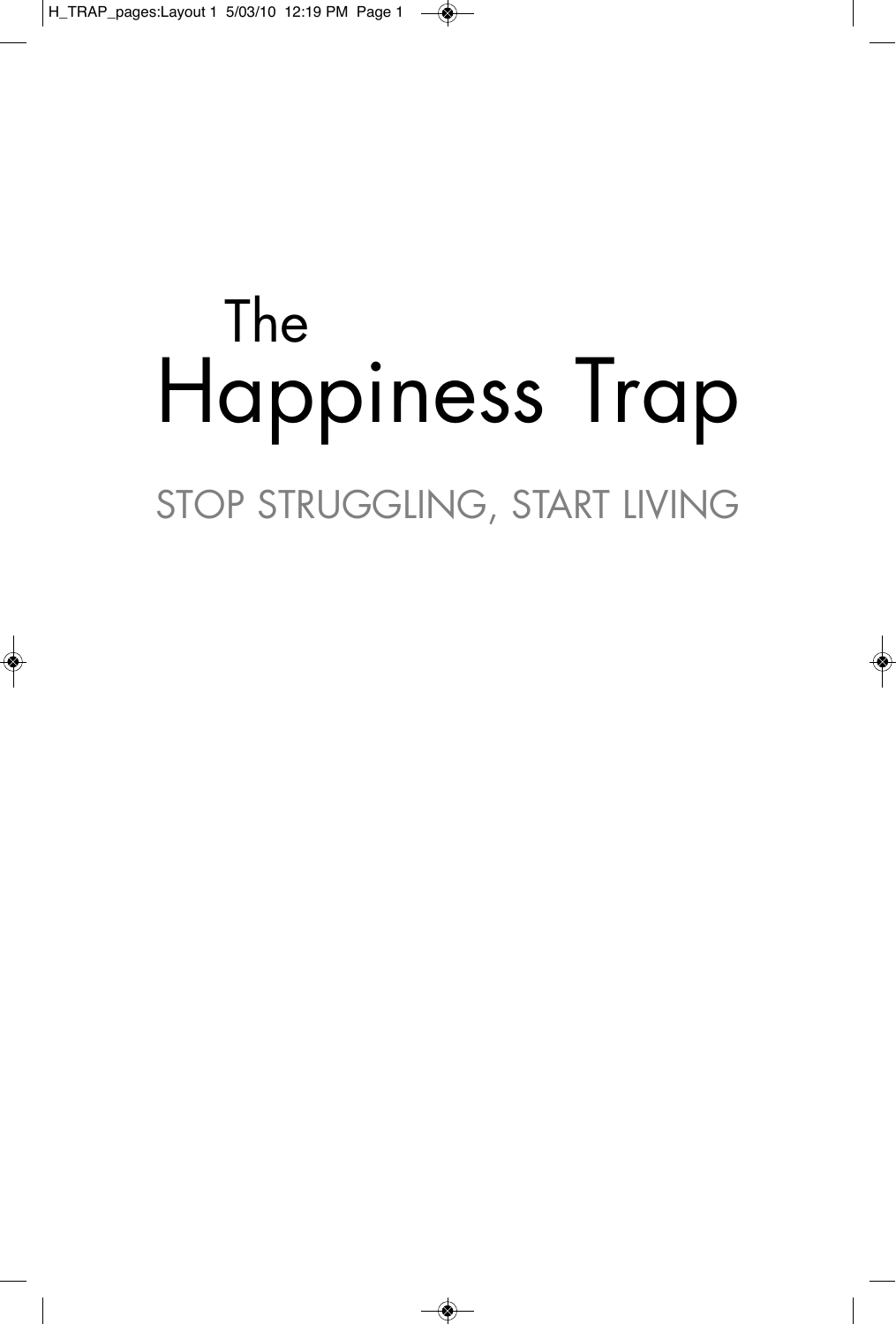*Dr Russ Harris has written an easy to read, practical book on how to manage the many challenges life presents us. A great read, with strategies galore.*

Dr Rick Kausman Author of *If Not Dieting, Then What?*

*It seems so much easier to find the meaning in life and get on with living after reading Dr Russ Harris's book. Full of helpful strategies and common sense ideas,* The Happiness Trap *is a wonderful journey of reassurance for anyone who is troubled by worrying feelings, nagging anxiety and moods of despair. As a psychologist who works with such people, it is wonderful to be able to recommend this book. I use the strategies myself and they really do work!*

Dr Mandy Deeks, Psychologist, The Jean Hailes Foundation for Women's Health Author of *Life Begins at Menopause*

*Dr Russ Harris skillfully leads the reader on a path along which we may pick up and embrace the tools for living a rich, full and authentically meaningful life - a life wherein real "happiness" truly resides.* The Happiness Trap *is a book for all – therapists and clients alike – it makes the skills of mindfulness accessible and applicable to everyday living.*

Christine Burke, Psychologist BA Dip Ed, M Ed (Counselling Psychology)

*Happiness is an elusive state. Highly valued, relentlessly perused, rarely experienced. Ironically, the harder we try to buy, seize, or closet happiness, the less likely we are to be happy. Indeed, even talking about "how we can be happy" often leaves us with a sense of dissatisfaction – the happiness trap. This is why Dr Russ Harris's book is so useful. This book is about practical and effective ways to understand, to accept, and to embrace the world as it is. Acceptance is the foundation from which happiness grows. The evidence-based techniques and skills taught in this book will strengthen your ability to accept, will help you develop the courage to change the things that can be changed, and will further develop the wisdom to know the difference. I highly recommend this to you.*

Dr Anthony Grant, Psychologist, Director of Coaching Psychology at Sydney university, Author of *It's Your Life – What Are You Going To Do With It!*

*This is a highly readable and original book. It goes against much of the cultural mainstream by arguing that directly trying to be happy may actually make you miserable. The book offers an alternative roadmap, one that helps you avoid emotional detours and guides you towards a life that is rich, full, and meaningful. If you feel like you are not living up to your full potential, this is the book for you.*

Dr. Joseph Ciarrochi, School of Psychology , University of Wollongong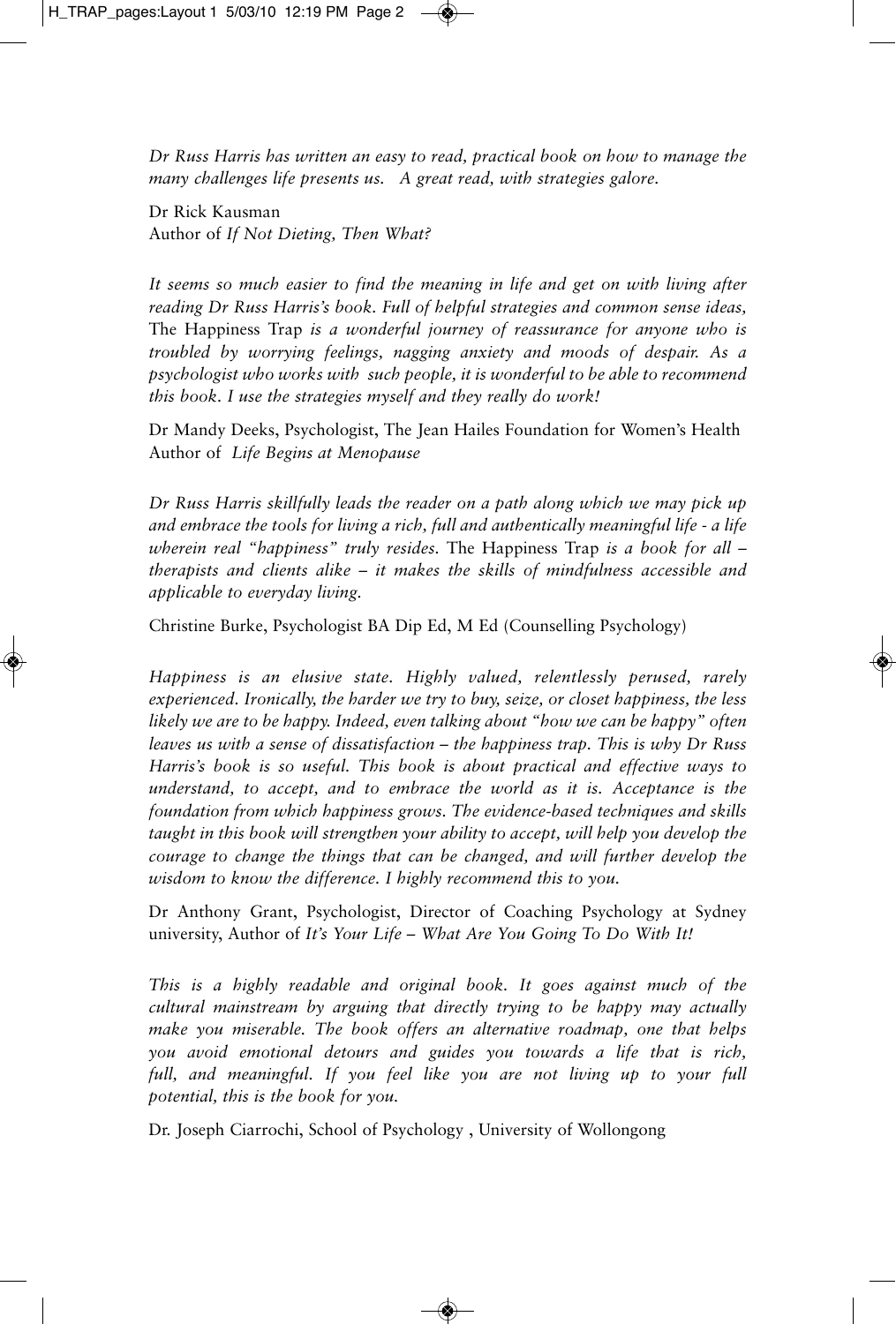# The Happiness Trap

### STOP STRUGGLING, START LIVING

# Dr Russ Harris

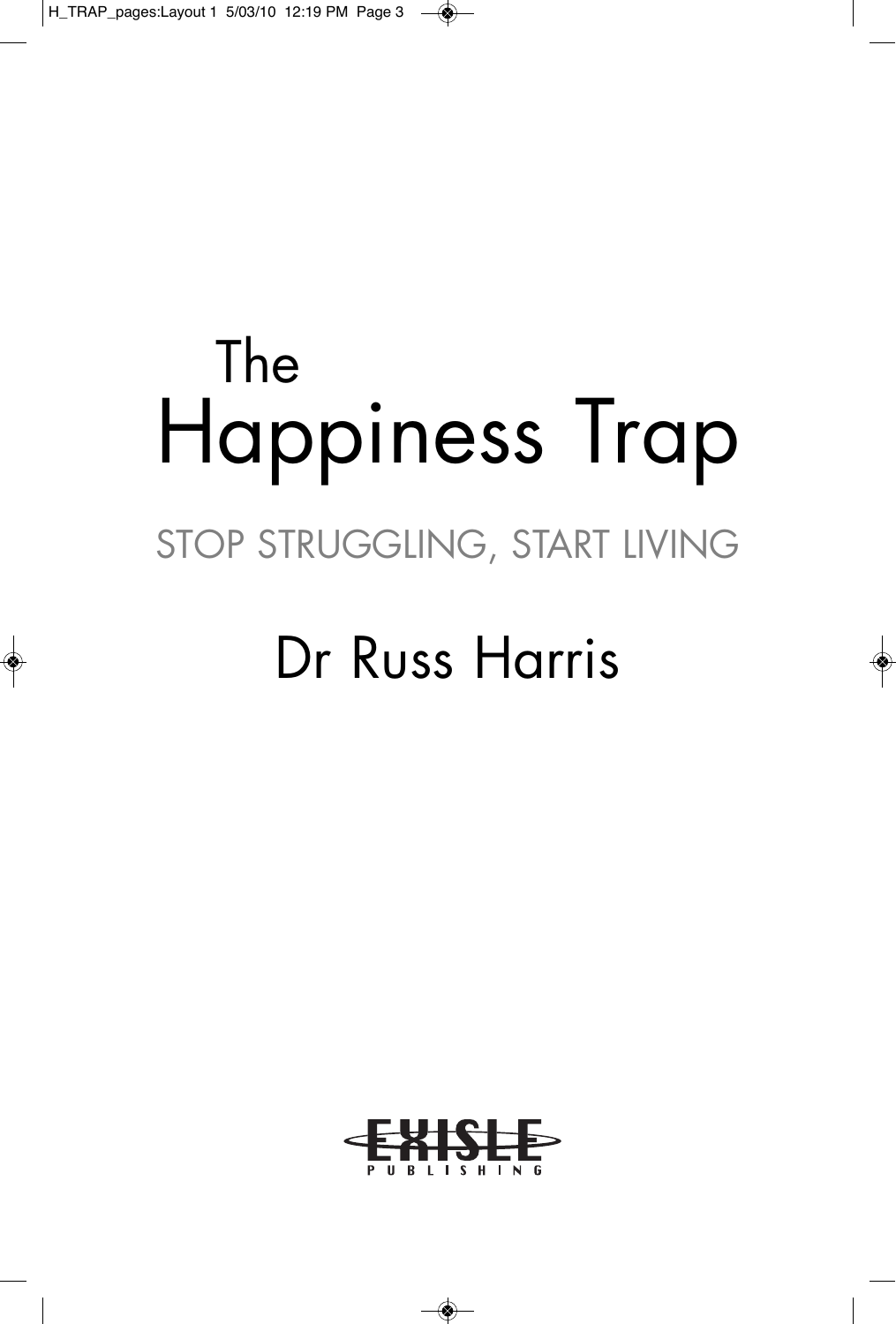The cases mentioned in this book are all based on real people. However, their names and key distinguishing details have been changed to prevent identification.

First published 2007

Exisle Publishing Limited 'Moonrising', Narone Creek Road, Wollombi, NSW 2325, Australia P.O. Box 60–490, Titirangi, Auckland 0642, New Zealand www.exislepublishing.com

Copyright © 2007 in text: Dr Russ Harris

Dr Russ Harris asserts the moral right to be identified as the author of this work.

All rights reserved. Except for short extracts for the purpose of review, no part of this book may be reproduced, stored in a retrieval system or transmitted in any form or by any means, whether electronic, mechanical, photocopying, recording or otherwise, without prior written permission from the publisher.

National Library of Australia Cataloguing-in-Publication Data:

Harris, Russell, 1966–.

The happiness trap : stop struggling, start living / Dr Russ Harris.

ISBN 9780908988907 (pbk.)

Includes index. Bibliography

1. Happiness. 2. Conduct of life.

158.1

Designed by Christabella Designs Typeset in Sabon 11/15 Printed in Singapore by KHL Printing Co Pte Ltd

This book uses paper sourced under ISO 14001 guidelines from well-managed forests and other controlled sources.

◈

20 19 18 17 16 15 14 13 12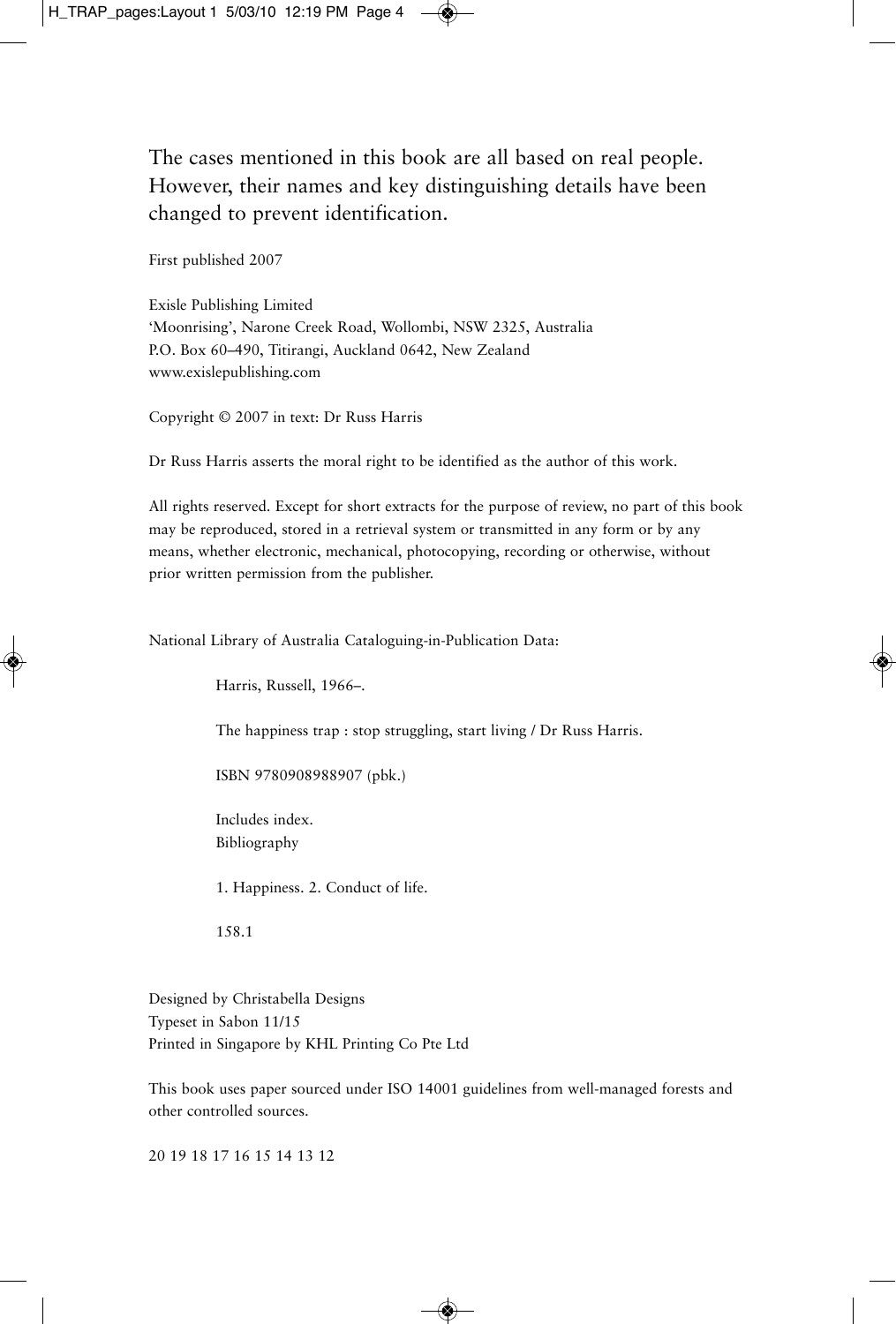### **Dedication**

◈

To my mother and father, for four decades of love, support, inspiration and encouragement. And to my wife Carmel, whose love, wisdom, and generosity has enriched my life and opened my heart in ways I would never have dreamed possible.

5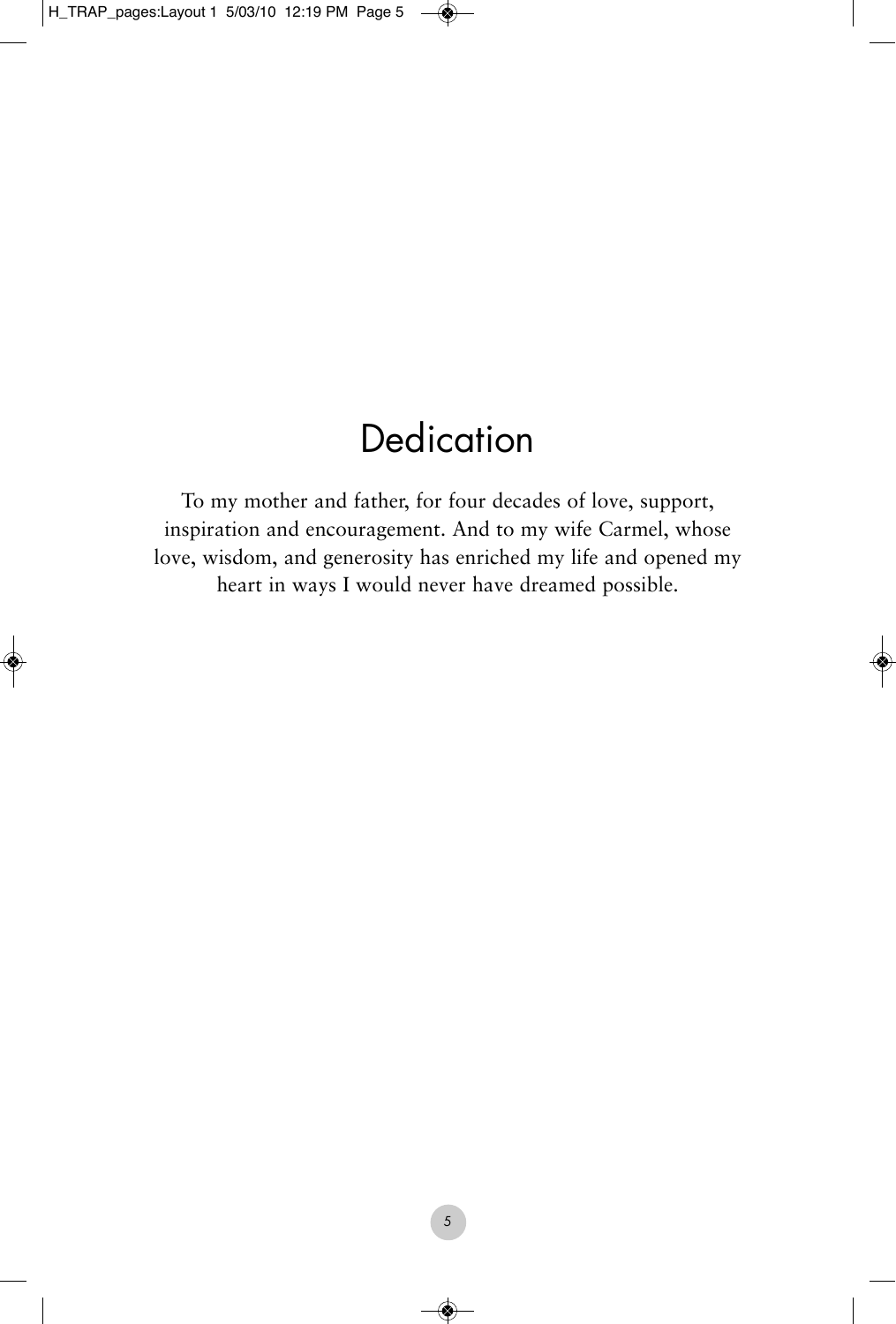O

# **CONTENTS**

| Foreword                                      | 8   |
|-----------------------------------------------|-----|
| Introduction: I Just Want to Be Happy         | 10  |
| PART 1: How You Set The Happiness Trap        | 19  |
| Chapter 1: Fairytales                         | 20  |
| Chapter 2: Vicious Cycles                     | 31  |
| <b>PART 2: Transforming Your Inner World</b>  | 45  |
| Chapter 3: The Six Core Principles of ACT     | 46  |
| Chapter 4: The Great Storyteller              | 49  |
| Chapter 5: True Blues                         | 59  |
| Chapter 6: Troubleshooting Defusion           | 69  |
| Chapter 7: Look Who's Talking                 | 77  |
| <b>Chapter 8: Scary Pictures</b>              | 85  |
| Chapter 9: Demons on the Boat                 | 92  |
| Chapter 10: How Do You Feel?                  | 96  |
| Chapter 11: The Struggle Switch               | 104 |
| Chapter 12: How the Struggle Switch Developed | 108 |
| Chapter 13: Staring Down Demons               | 116 |
| Chapter 14: Troubleshooting Expansion         | 129 |
| Chapter 15: Urge Surfing                      | 138 |
| Chapter 16: More Demons                       | 147 |
| Chapter 17: The Time Machine                  | 149 |
| Chapter 18: The Dirty Dog                     | 158 |
| Chapter 19: A Confusing Word                  | 164 |
| Chapter 20: If You're Breathing, You're Alive | 169 |
| Chapter 21: Tell It Like It Is                | 177 |
| Chapter 22: The Big Story                     | 180 |
| Chapter 23: You're Not Who You Think You Are  | 189 |

 $\frac{1}{2}$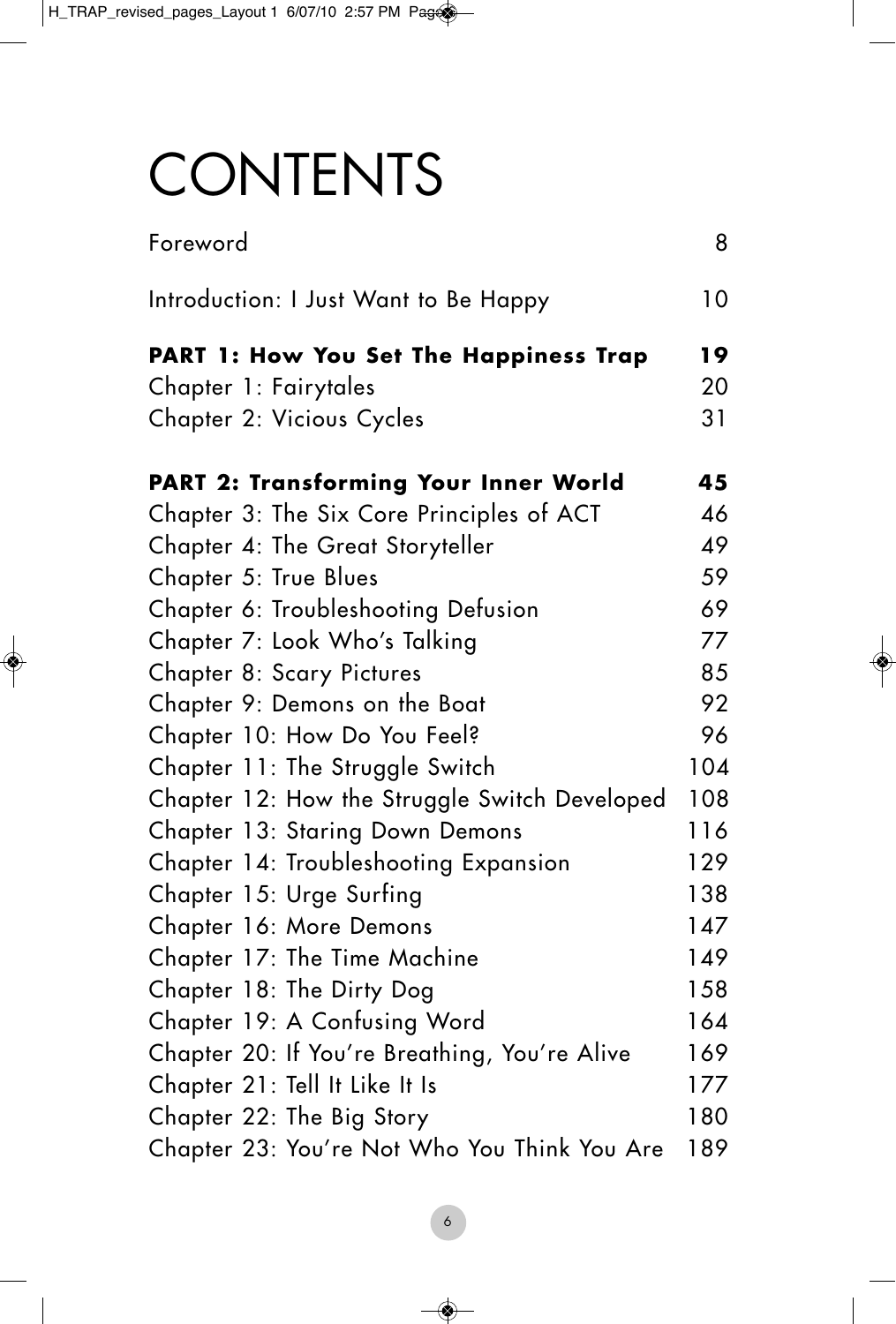$\Rightarrow$ 

| <b>PART 3: Creating A Life Worth Living</b> | 197 |
|---------------------------------------------|-----|
| Chapter 24: Follow Your Heart               | 198 |
| Chapter 25: The Big Question                | 204 |
| <b>Chapter 26: Troubleshooting Values</b>   | 212 |
| Chapter 27: The Thousand-mile Journey       | 216 |
| Chapter 28: Finding Fulfilment              | 224 |
| Chapter 29: A Life of Plenty                | 232 |
| Chapter 30: Facing FEAR                     | 237 |
| Chapter 31: Willingness                     | 248 |
| Chapter 32: Onward and Upward               | 256 |
| Chapter 33: A Meaningful Life               | 267 |
| Workshops                                   | 273 |
| <b>Further Reading</b>                      | 274 |
| Resources                                   | 274 |
| Acknowledgements                            | 275 |
| Index                                       | 276 |

7

 $\overline{\bullet}$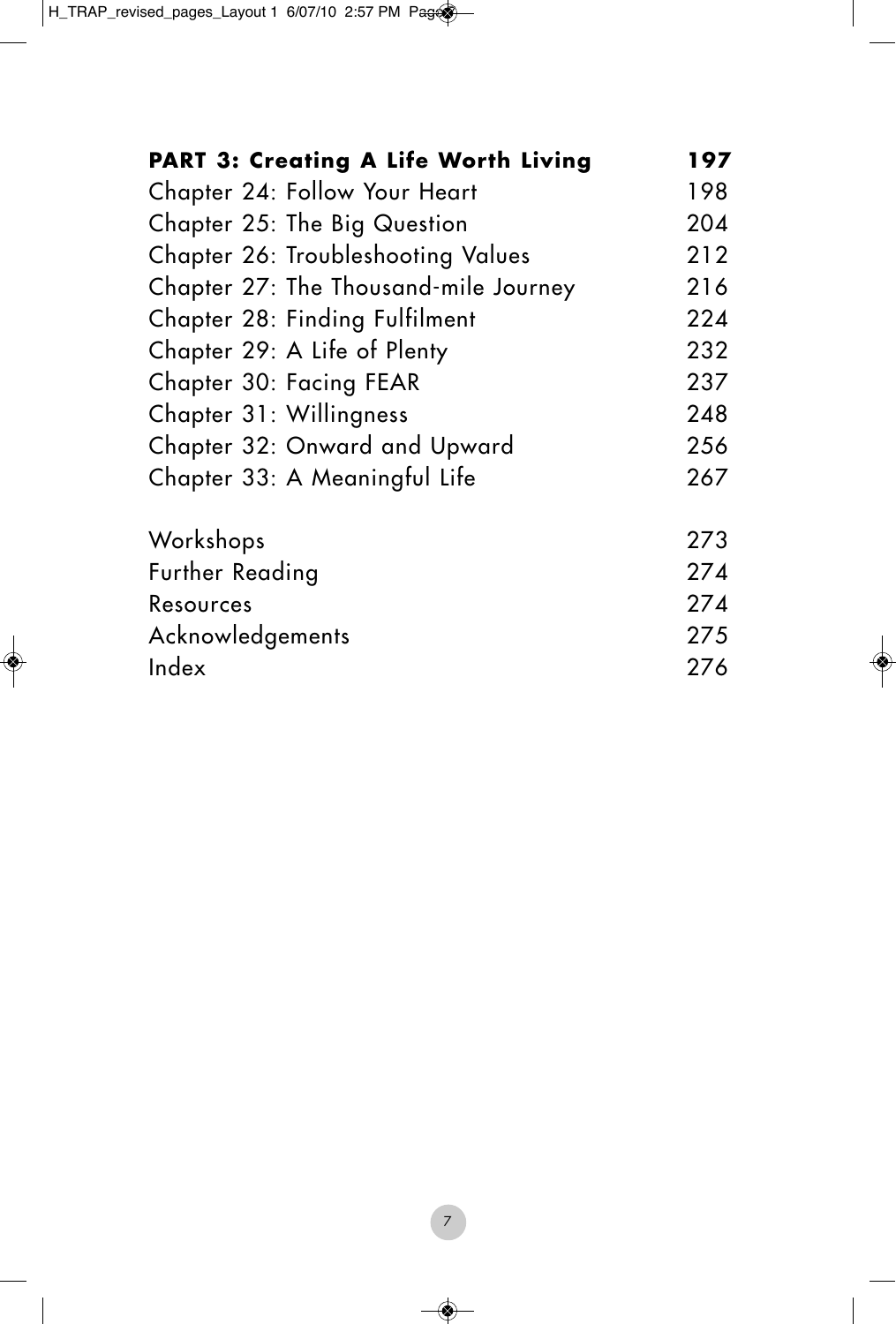### Foreword

There is a tremendous irony in happiness. It comes from a root word meaning 'by chance' or 'an occurrence', which in a positive sense connotes a sense of newness, wonder, and appreciation of chance occurrences. The irony is that people not only seek it, they try to hold on to it — especially to avoid any sense of 'unhappiness'. Unfortunately, these very control efforts can become heavy, planned, closed, rigid and fixed.

Happiness is not just a matter of feeling good. If it were, drug abusers would be the happiest people on the planet. Indeed, feeling good can be a very unhappy pursuit. It is not by accident that drug users call their methods of doing so a 'fix'  $-$  because they are chemically trying to hold something in place. Like a butterfly pinned to a table, however, happiness dies unless it is held lightly. Drug abusers are not the only ones. In the name of producing an emotional result we call happiness, most of us tend to engage in behaviour that is the exact opposite and then feel awful and inadequate with the inevitable result. Until we wise up, we are all generally trying to get a 'fix' on happiness.

This book is based on Acceptance and Commitment Therapy (ACT), which is an empirically supported approach that takes a new and unexpected tack in dealing with the issue of happiness and life satisfaction. Instead of teaching new techniques to pursue happiness, ACT teaches ways to undermine struggle, avoidance, and loss of the moment. Russ Harris has very carefully and creatively presented this approach in an accessible way. In 33 bitesized chapters he systematically explores how we get into the 'Happiness Trap' and how mindfulness, acceptance, cognitive defusion, and values can release us from it.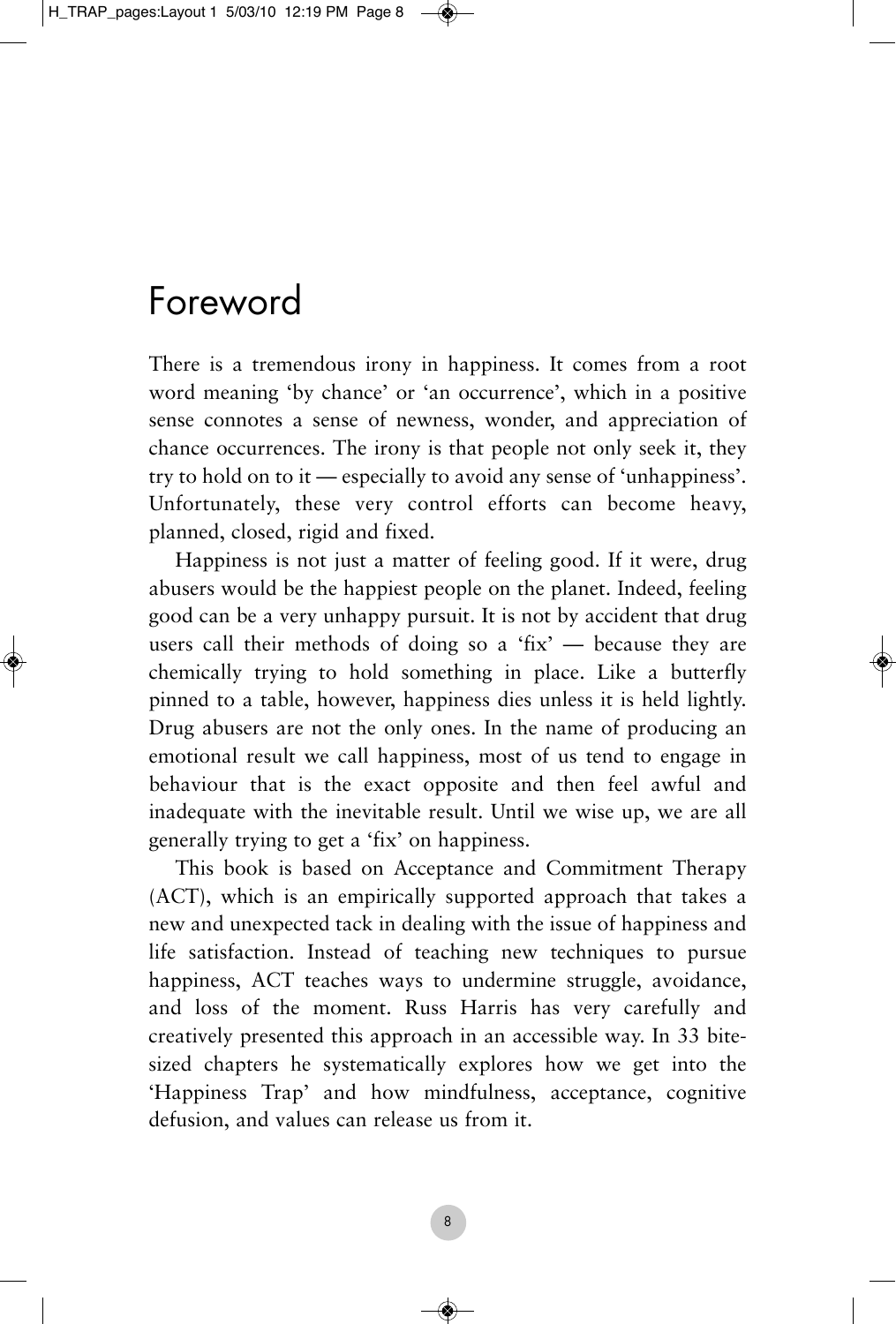The joyful message in these pages is that there is no reason to continue to wait for life to start. That waiting game can end. Now. Like a lion placed in a paper cage, human beings are generally most trapped by the illusions of their own mind. But despite the appearance the cage is not really a barrier that can contain the human spirit. There is another way forward, and with this book Dr Harris shines a powerful and loving beacon forward into the night, lighting that path.

◈

Enjoy the journey. You are in excellent hands.

Steven C. Hayes Originator of ACT University of Nevada

 $\bigcirc$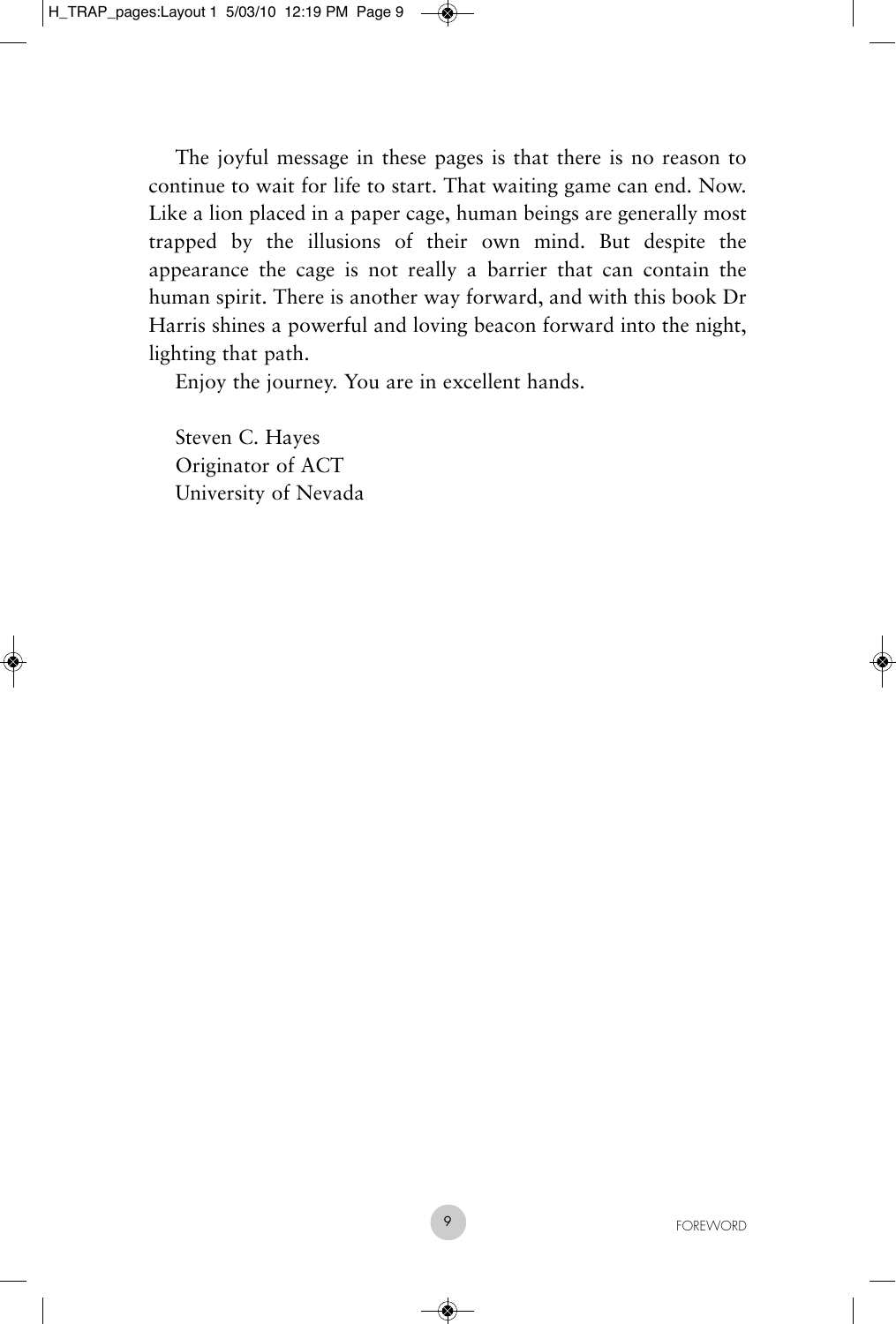# Introduction: I JUST WANT TO BE HAPPY!

Just suppose for a moment that almost everything you believed about finding happiness turned out to be inaccurate, misleading or false. And suppose that those very beliefs were making you miserable. What if your very efforts to find happiness were actually preventing you from achieving it? And what if almost everyone you knew turned out to be in the same boat — including all those psychologists, psychiatrists and self-help gurus who claim to have all the answers?

I'm not posing these questions just to grab your attention. This book is based on a growing body of scientific research that suggests we are all caught in a powerful psychological trap. We lead our lives ruled by many unhelpful and inaccurate beliefs about happiness — ideas widely accepted by society because 'everyone knows they are true'. On the surface, these beliefs seem to make good sense — that's why you encounter them again and again in nearly every self-help book you ever read. But these erroneous beliefs are both the cause of and the fuel for a vicious cycle, in which the more we try to find happiness, the more we suffer. And this psychological trap is so well hidden, we don't even have a clue that we're caught and controlled by it.

That's the bad news.

The good news is there's hope. You can learn how to recognise the 'happiness trap' and, more importantly, you can learn how to climb out of it — and stay out. This book will give you all the skills and knowledge you need to do it. It's based on a revolutionary new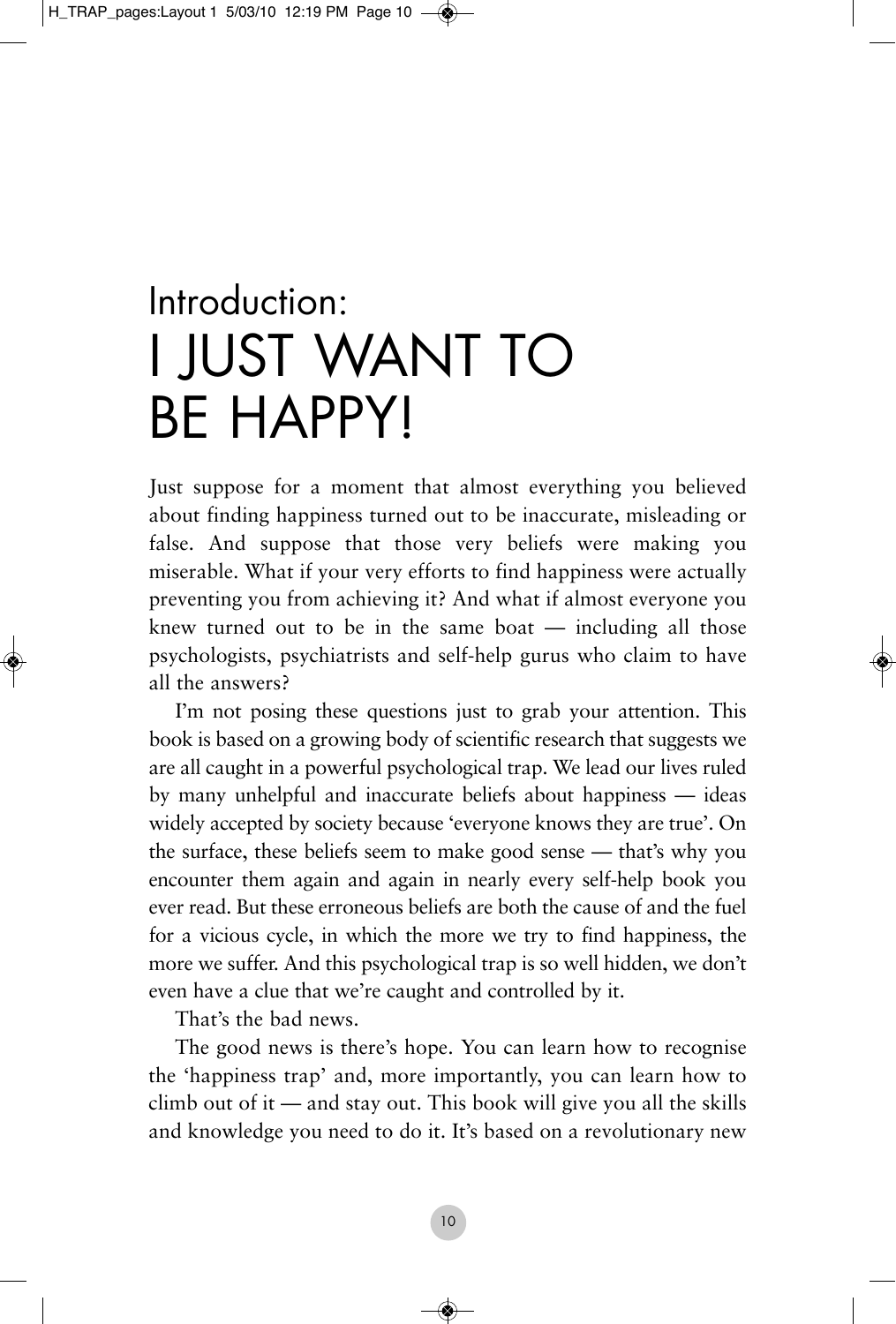development in human psychology: a powerful model for change known as Acceptance and Commitment Therapy (ACT).

ACT (pronounced as the word 'act') was created in the United States of America by psychologist Steven Hayes, and was further developed by a number of his colleagues, including Kelly Wilson and Kirk Stroshal. ACT has been astoundingly effective in helping patients with a wide range of problems: from depression and anxiety to chronic pain and even drug addiction. For example, in one remarkable study, psychologists Patty Bach and Steven Hayes used ACT with patients suffering from chronic schizophrenia and found that only four hours of therapy were sufficient to reduce hospital readmission rates by half! ACT has also proved highly effective for the less dramatic problems that millions of us encounter, such as quitting smoking and reducing stress in the workplace. Unlike the vast majority of other therapies, ACT has a firm basis in scientific research and, because of this, it is rapidly growing in popularity among psychologists all around the world.

The aim of ACT is to help you live a rich, full and meaningful life, while effectively handling the pain that inevitably comes your way. ACT achieves this through the use of six powerful principles, which are very different from the so-called commonsense strategies suggested in most self-help books.

#### Is Happiness Normal?

In the western world we now have a higher standard of living than humans have ever known before. We have better medical treatment, more and better food, better housing conditions, better sanitation, more money, more welfare services and more access to education, justice, travel, entertainment and career opportunities. Indeed, today's middle class lives better than did the royalty of not so long ago, and yet, human misery is everywhere.

The psychology and personal development sections of bookstores are growing at a rate never seen before, and the bookshelves are groaning under the strain. The titles cover depression, anxiety, anorexia nervosa, overeating, anger management, divorce, relationship problems, sexual problems, drug addictions, alcoholism, low self-esteem, loneliness, grief,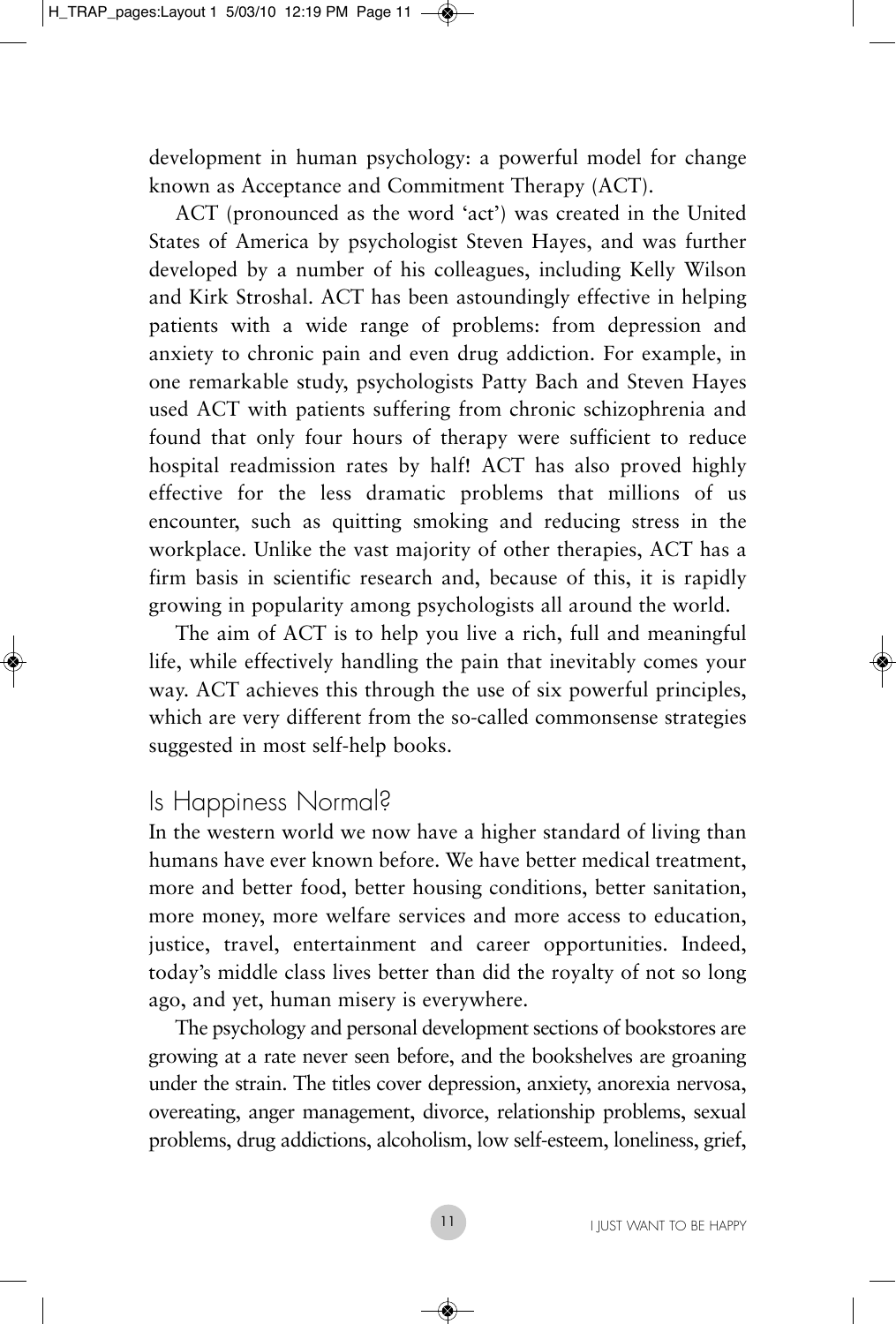gambling — if you can name it, there's a book on it. Meanwhile, on the television and radio, and in magazines and newspapers, the 'experts' bombard us daily with advice on how to improve our lives. This is why the numbers of psychologists, psychiatrists, marriage and family counsellors, social workers and 'life coaches' are increasing with every year. And yet — now, think about this — with all this help and advice and worldly wisdom, human misery is not diminishing but growing by leaps and bounds! Isn't there something wrong with this picture?

The statistics are staggering: In any given year almost 30 per cent of the adult population will suffer from a recognised psychiatric disorder. The World Health Organization estimates that depression is currently the fourth biggest, costliest and most debilitating disease in the world, and by the year 2020 it will be the *second biggest*. In any given week, one-tenth of the adult population is suffering from clinical depression, and one in five people will suffer from it at some point in their lifetime. Furthermore, one in four adults, at some stage in their life, will suffer from drug or alcohol addiction, which is why there are now over twenty million alcoholics in the United States of America alone!

But more startling and more sobering than all those statistics is that almost one in two people will go through a stage in life when they seriously consider suicide and will struggle with it for a period of two weeks or more. Scarier still, one in ten people will at some point actually attempt to kill themselves.

Think about those numbers for a moment. Think of the people in your life: your friends, family and co-workers. Consider what those figures imply: that of all the people you know, almost half of them will at some point be so overwhelmed by misery that they seriously contemplate suicide. And one in ten will attempt it! In the past two centuries we have doubled the span of the average human life. But have we doubled the richness, the enjoyment, the *fulfilment* of that life? These statistics give us the answer, loud and clear: happiness is not normal!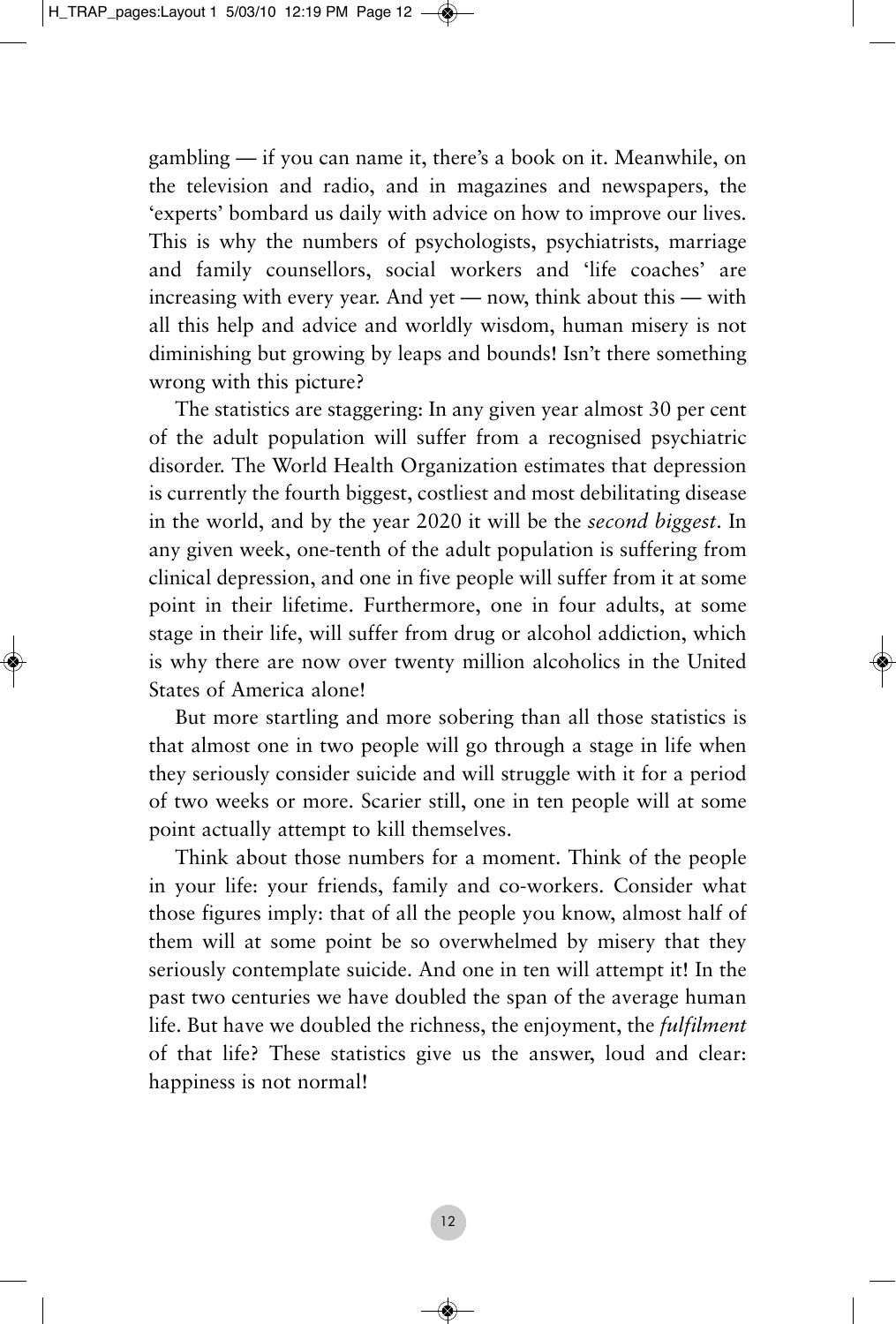### Why Is It So Difficult To Be Happy?

To answer this question, we need to take a journey back in time. The modern human mind, with its amazing ability to analyse, plan, create and communicate, has largely evolved over the last hundred thousand years, since our species, Homo sapiens, first appeared on the planet. But our minds did not evolve to make us feel good, so we could tell great jokes, write sonnets and say 'I love you'. Our minds evolved to help us survive in a world fraught with danger. Imagine that you're an early human hunter–gatherer. What are your essential needs in order to survive and reproduce?

There are four of them: food, water, shelter and sex, but none of these things mean much if you're dead. So the number one priority of the primitive human mind was to look out for anything that might harm you and avoid it! In essence, the primitive mind was a 'Don't get killed' device, and it proved enormously useful. The better our ancestors became at anticipating and avoiding danger, the longer they lived and the more children they had.

With each generation the human mind became increasingly skilled at predicting and avoiding danger. And now, after a hundred thousand years of evolution, the modern mind is still constantly on the lookout for trouble. It assesses and judges almost everything we encounter: Is this good or bad? Safe or dangerous? Harmful or helpful? These days, though, it's not sabre-toothed cats or 200kilogram wolves that our mind warns us about. Instead it's losing our job, being rejected, getting a speeding ticket, not being able to pay the bills, embarrassing ourselves in public, upsetting our loved ones, getting cancer, or any of a million and one other common worries. As a result we spend a lot of time worrying about things that, more often than not, never happen.

Another essential for the survival of any early human is to belong to a group. If your clan boots you out, it won't be long before the wolves find you. So how does the mind protect you from rejection by the group? By comparing you with other members of the clan: Am I fitting in? Am I doing the right thing? Am I contributing enough? Am I as good as the others? Am I doing anything that might get me rejected?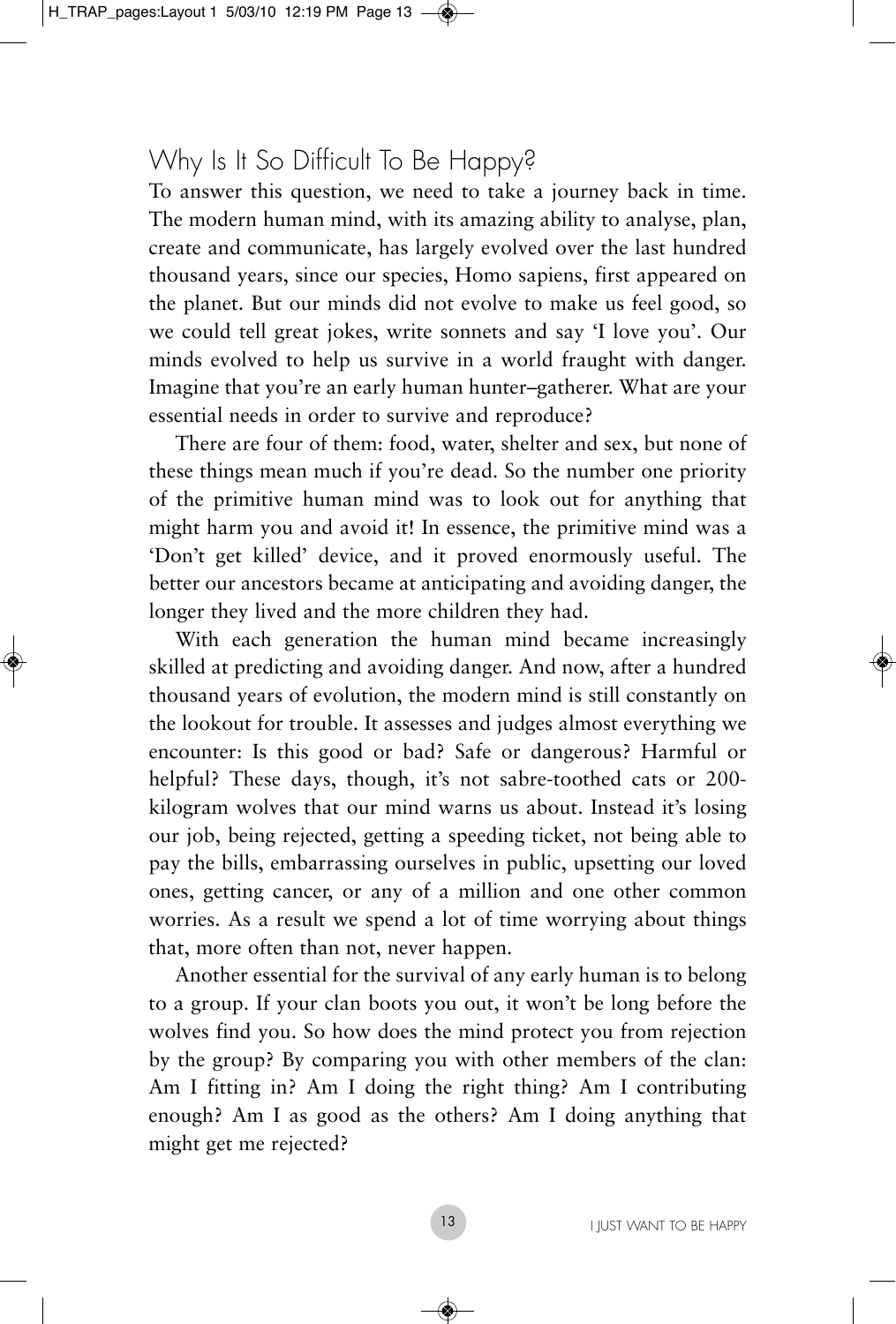Sound familiar? Our modern-day minds are continually warning us of rejection and comparing us against the rest of society. No wonder we spend so much energy worrying whether people will like us! No wonder we're always looking for ways to improve ourselves or putting ourselves down because we don't 'measure up'. A hundred thousand years ago we had only the few members of our immediate clan to compare ourselves with. But these days we can open any newspaper or magazine, switch on any television, tune in to any radio, and instantly find a whole host of people who are smarter, richer, taller, slimmer, sexier, stronger, more powerful, more famous, more successful, or more admired than we are. What's the fastest way to make a teenage girl depressed? Show her a fashion magazine. When she compares herself to all those air-brushed, collagen-enhanced, digitally altered supermodels, she is guaranteed to feel inferior or downright unattractive. And the rest of us are not that different. Thanks to evolution, our minds are now so sophisticated they can even dream up a fantasy of the person we'd like to be — and then compare our 'real' self to that impossible standard. What chance have we got? We will always end up feeling not good enough!

Now, for any Stone Age person with ambition, the general rule for success is: the more, the better. The more sophisticated your weapons (and the more of them you have), the more food you can kill. The more plentiful your food stores, the better your chances are for living through times of scarcity. The more substantial your shelter, the safer you are from weather and wild animals. The more children you have, the better the chance that some of them will survive into adulthood. No surprise then, that our modern mind continually looks for more: more money, more status, more love, more job satisfaction, a newer car, a younger-looking body, a younger-looking partner, a bigger house. And if we succeed, if we actually get more money or a newer car or a better job, then we're satisfied — *for a while*. But sooner or later (and usually sooner), we end up wanting more.

Thus, evolution has shaped our minds so that we are almost inevitably destined to suffer psychologically: to compare, evaluate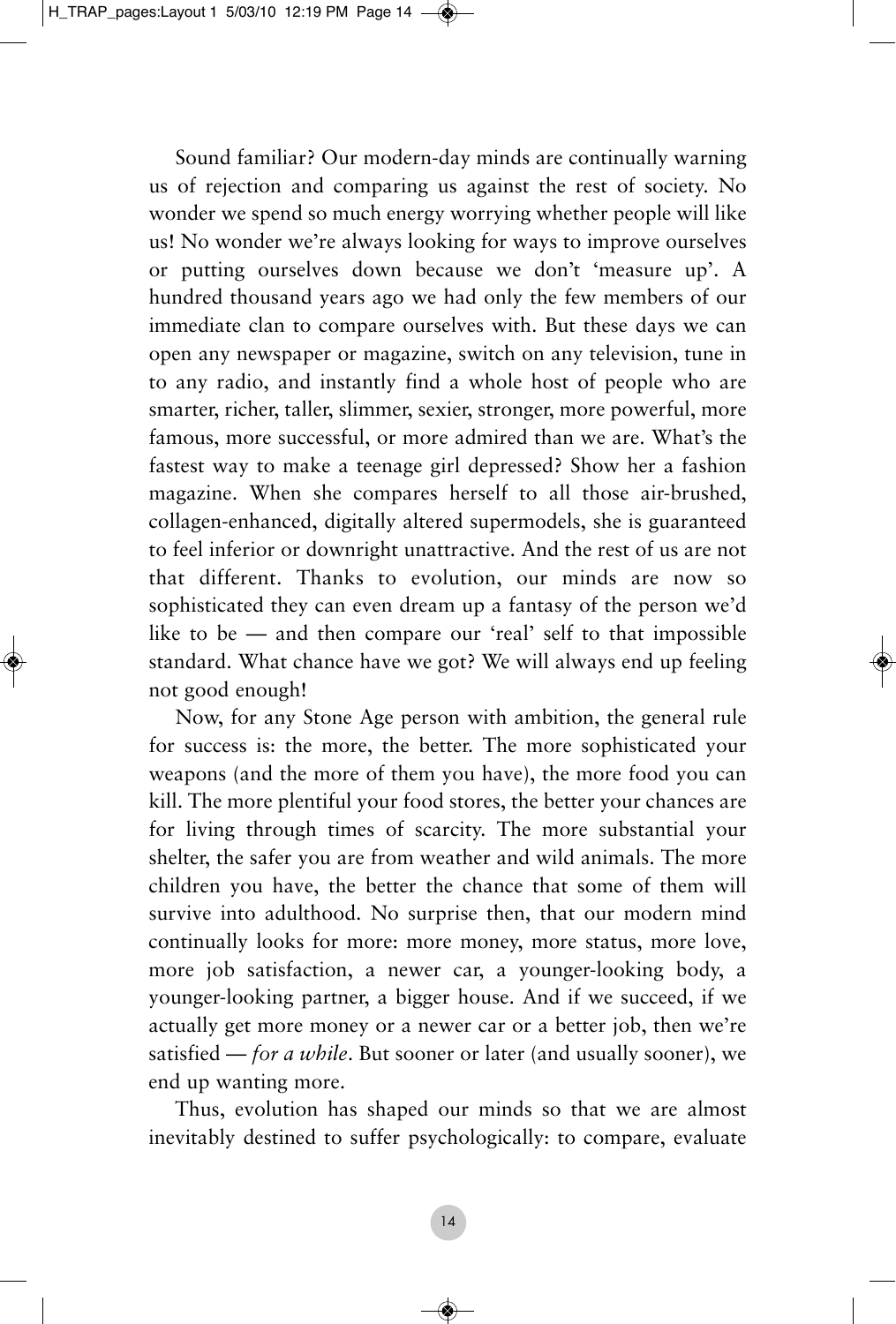and criticise ourselves; to focus on what we're lacking; to be dissatisfied with what we have; and to imagine all sorts of frightening scenarios, most of which will never happen. No wonder humans find it hard to be happy!

### What Exactly *Is* 'Happiness'?

We all want it. We all crave it. We all strive for it. Even the Dalai Lama has said: 'The very purpose of life is to seek happiness.' But what exactly is this elusive thing we are looking for?

The word 'happiness' has two very different meanings. Usually it refers to a feeling: a sense of pleasure, gladness or gratification. We all enjoy happy feelings, so it's no surprise that we chase them. However, like all our other feelings, feelings of happiness don't last. No matter how hard we try to hold on to them, they slip away every time. And as we shall see, a life spent in pursuit of those feelings is, in the main, unsatisfying. In fact, the harder we pursue pleasurable feelings, the more we are likely to suffer from anxiety and depression.

The other meaning of happiness is 'a rich, full and meaningful life'. When we take action on the things that truly matter deep in our hearts, when we move in directions that we consider valuable and worthy, when we clarify what we stand for in life and act accordingly, then our lives become rich and full and meaningful, and we experience a powerful sense of vitality. This is not some fleeting feeling — it is a profound sense of a life well lived. And although such a life will undoubtedly give us many pleasurable feelings, it will also give us uncomfortable ones, such as sadness, fear and anger. This is only to be expected. If we live a full life, we will feel the full range of human emotions.

In this book, as you've probably guessed by now, we are far more interested in the second meaning of happiness than in the first. Of course, happy feelings are quite pleasant, and we should certainly make the most of them when they present themselves. But if we try to have them all the time, we are doomed to failure.

The reality is, life involves pain. There's no getting away from it. As human beings we are all faced with the fact that sooner or later we will grow infirm, get sick and die. Sooner or later we all will lose

۱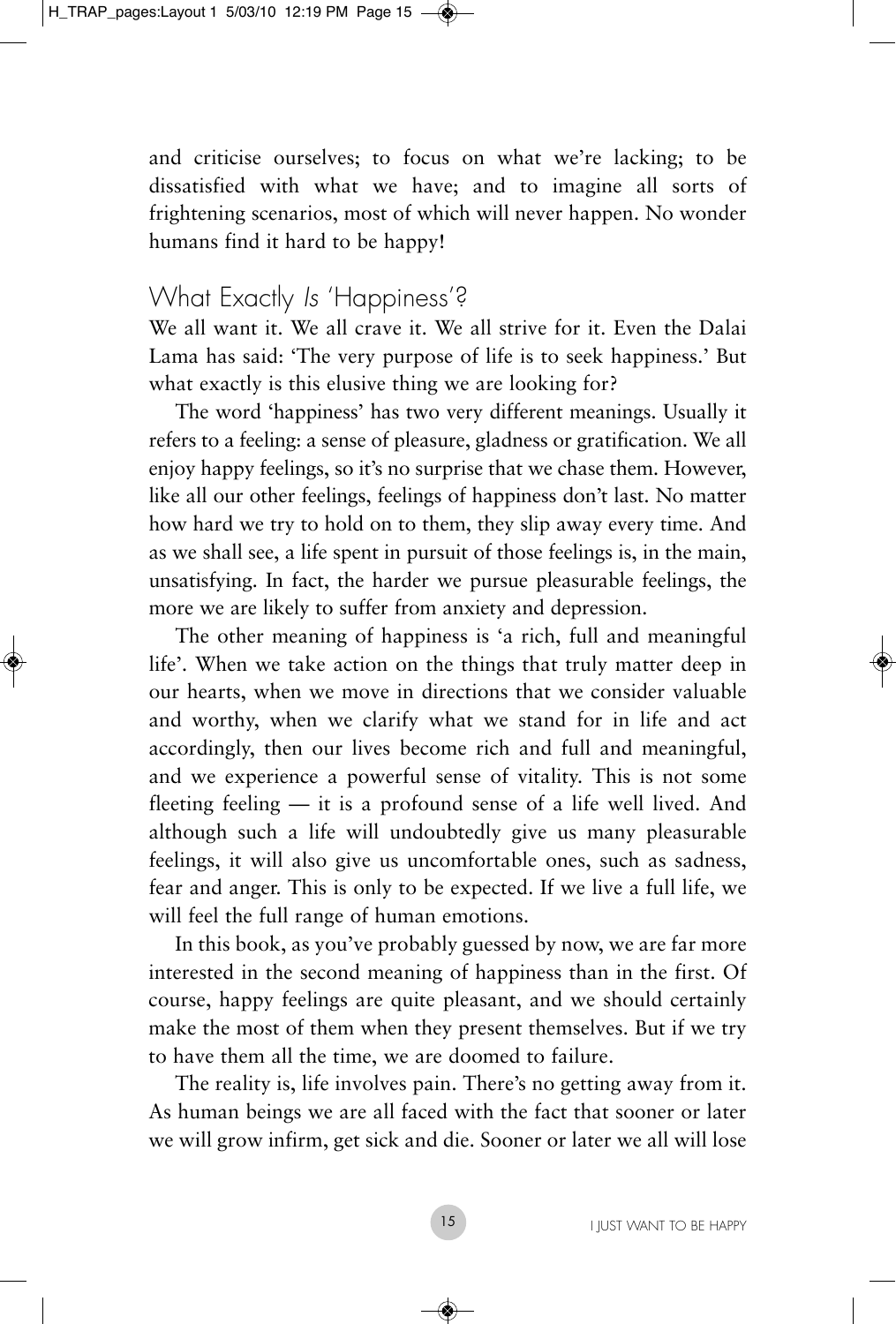valued relationships through rejection, separation or death. Sooner or later we all will come face-to-face with a crisis, disappointment and failure. This means that in one form or another, we are all going to experience painful thoughts and feelings.

The good news is that, although we can't avoid such pain, we can learn to handle it much better — to make room for it, rise above it and create a life worth living. This book will show you how to do so. There are three parts to this process.

In Part 1 you will learn how you create and get stuck in the happiness trap. This is an essential first step, so please don't skip it — you can't escape the trap if you don't know how it works.

In Part 2, rather than trying to avoid or eliminate painful thoughts and feelings, you will learn how to fundamentally transform your relationship with them. You will learn how to experience painful thoughts and feelings in a new way that will lessen their impact, drain away their power, and dramatically decrease their influence over your life.

Finally, in Part 3, instead of chasing happy thoughts and feelings, you will focus on creating a rich and meaningful life. This will give rise to a sense of vitality and fulfilment that is both deeply satisfying and long lasting.

#### The Journey Ahead

This book is like a trip through a foreign country: much will seem strange and new. Other things will seem familiar yet somehow subtly different. At times you may feel challenged or confronted, at other times excited or amused. Take your time on this journey. Instead of rushing ahead, savour it fully. Stop when you find something stimulating or unusual. Explore it in depth and learn as much as you can. To create a life worth living is a major undertaking, so please take the time to appreciate it.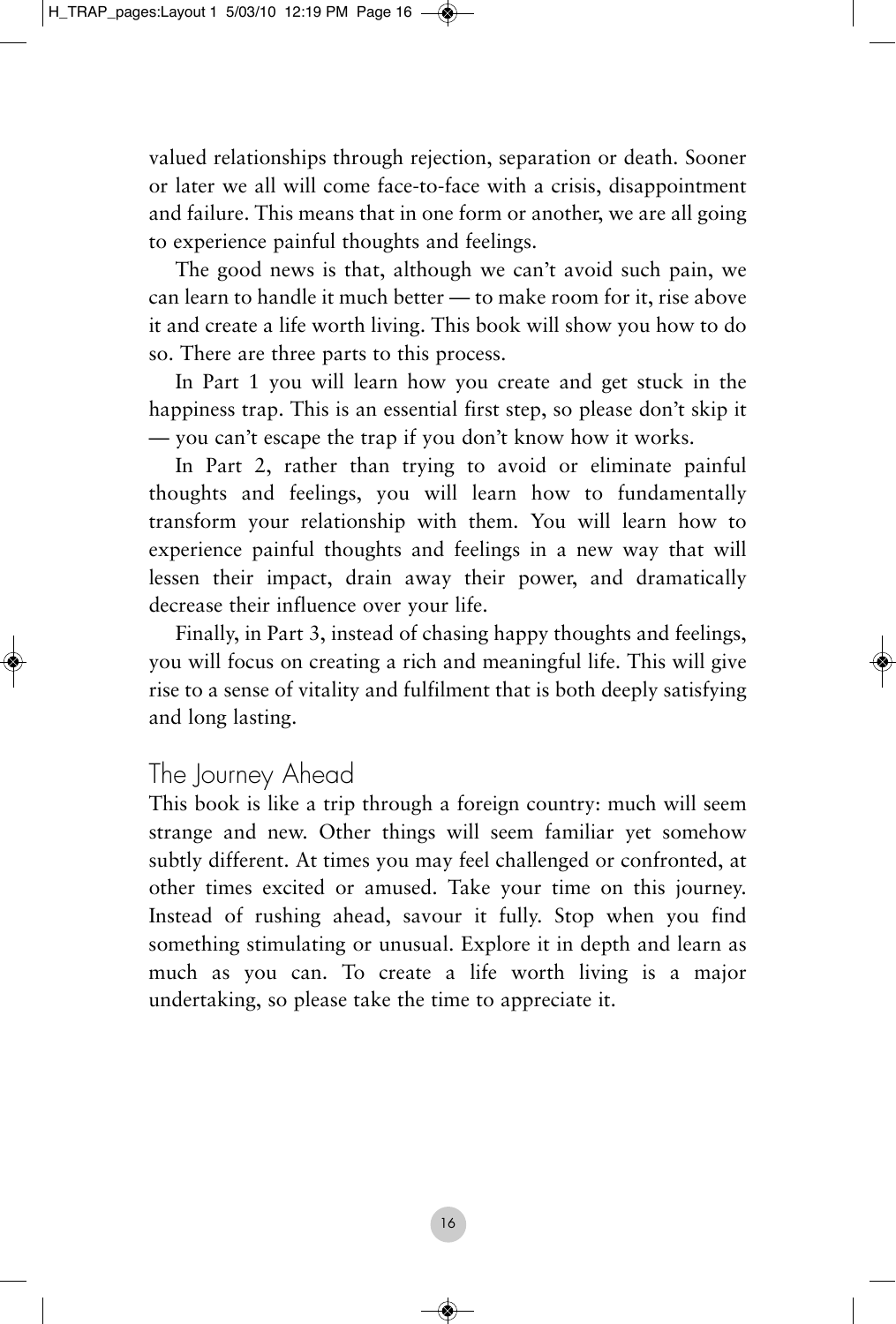$H_T = P_1 + P_2$  Pages: Layout 1 5/03/10 12:19 PM Page 17  $\leftarrow \bigotimes$ 

 $\overline{\bullet}$ 

 $\Rightarrow$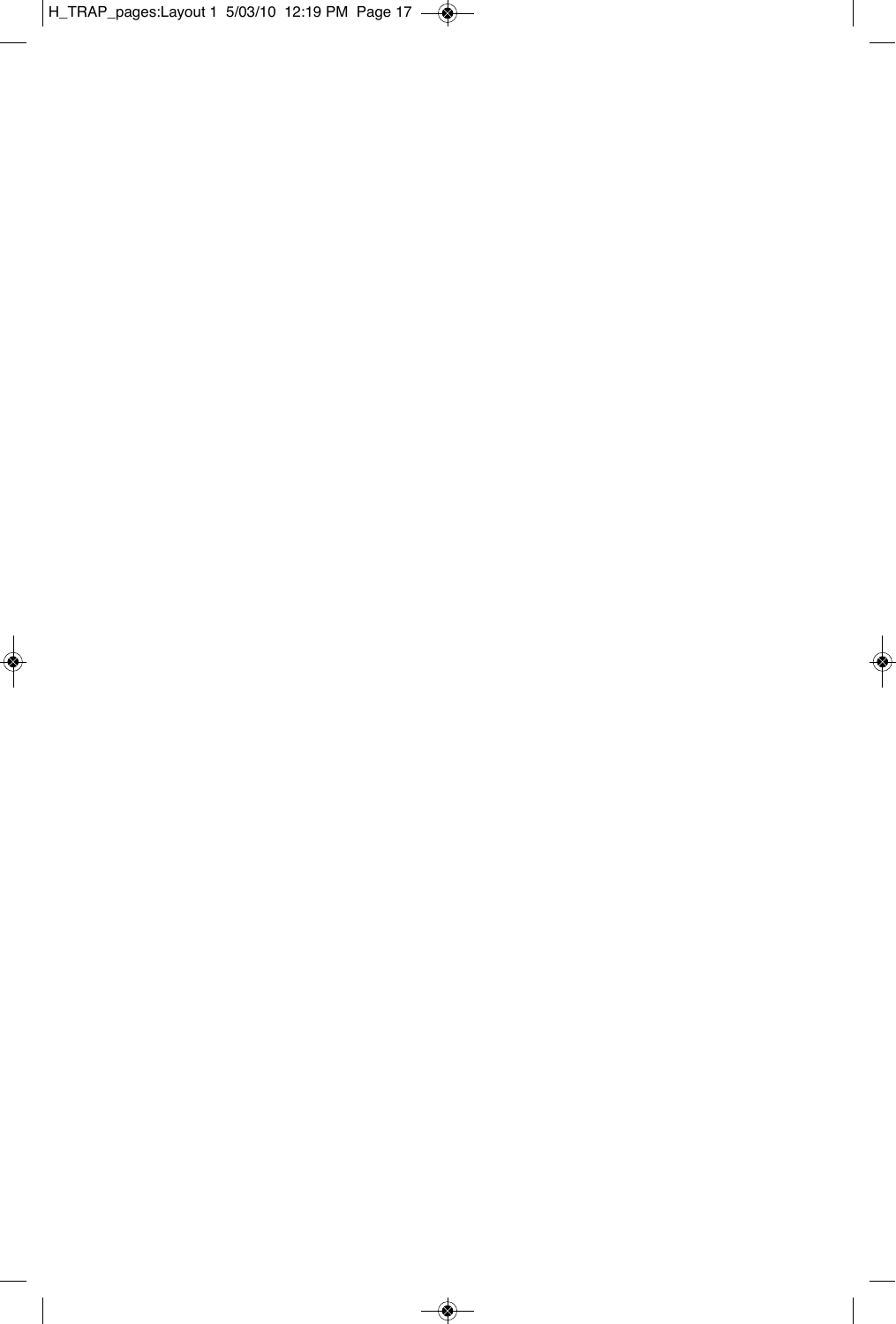$\bigcirc$ 



# How You Set The Happiness Trap

◈

O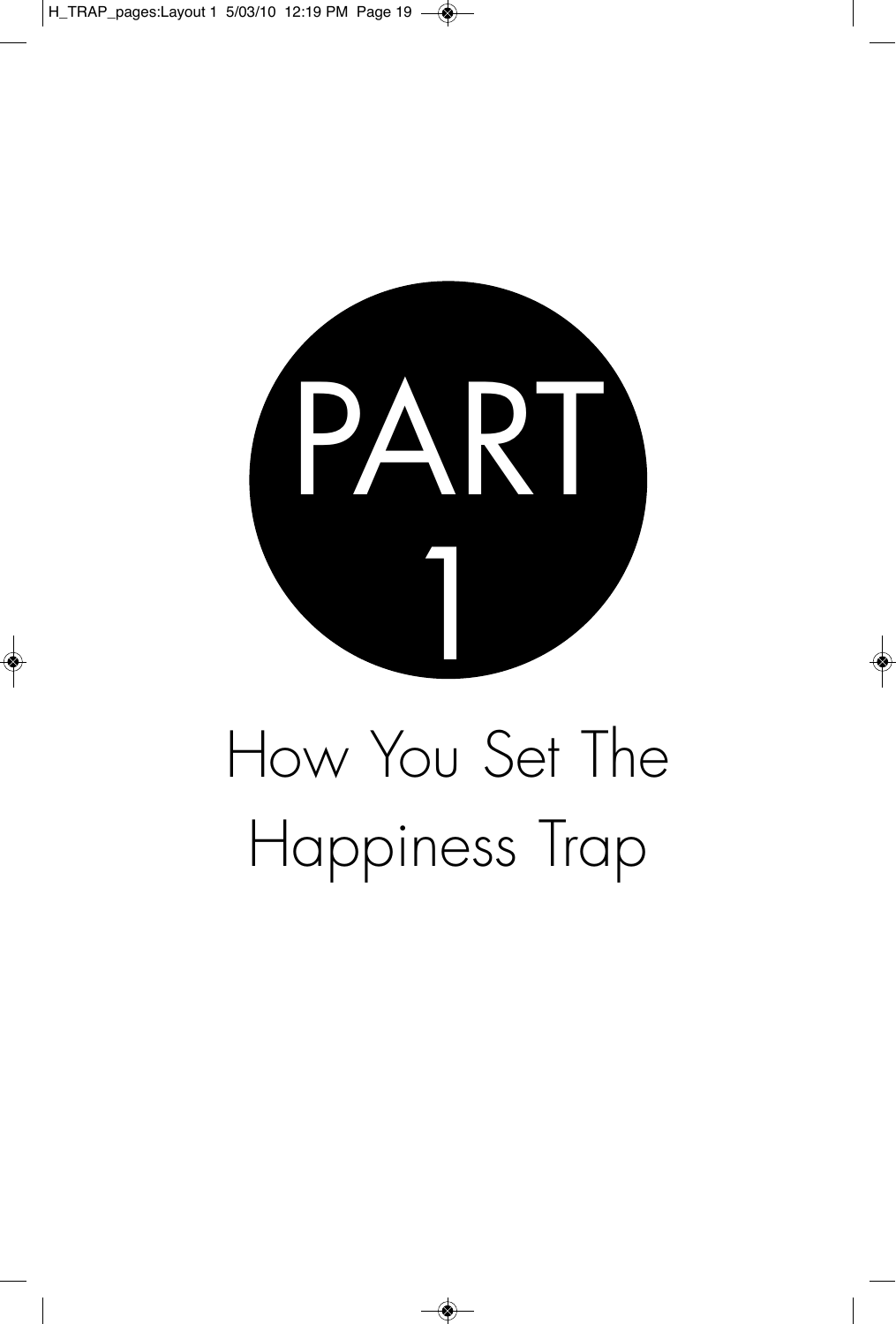## Chapter 1: FAIRYTALES

What's the last line of every fairytale? You got it: '… and they lived happily every after.' And it's not just fairytales that have happy endings. How about Hollywood movies? Don't they nearly always have some sort of feel-good ending where good triumphs over evil, love conquers all, and the hero defeats the bad guy? And doesn't the same hold true for most popular novels and television programs? We love happy endings because society tells us that's how life should be: all joy and fun, all peace and contentment, living happily ever after. But does that sound realistic? Does it fit in with your experience of life? This is one of four major myths that make up the basic blueprint for the happiness trap. Let's take a look at these myths, one by one.

### Myth No. 1: Happiness Is The Natural State For All Human Beings

Our culture insists that humans are naturally happy. But the statistics quoted in the introduction clearly disprove this. Remember, one in ten adults will attempt suicide, and one in five will suffer from depression. What's more, the statistical probability that you will suffer from a psychiatric disorder at some stage in your life is almost 30 per cent! Not exactly great odds, are they?

And when you add in all the misery caused by problems that are not classified as psychiatric disorders — loneliness, divorce, sexual difficulties, work stress, midlife crisis, relationship issues, domestic violence, social isolation, bullying, prejudice, low self-esteem, chronic anger and lack of meaning or purpose in life — you start to get some idea of just how rare true happiness really is. Unfortunately, many people walk around with the belief that everyone else is happy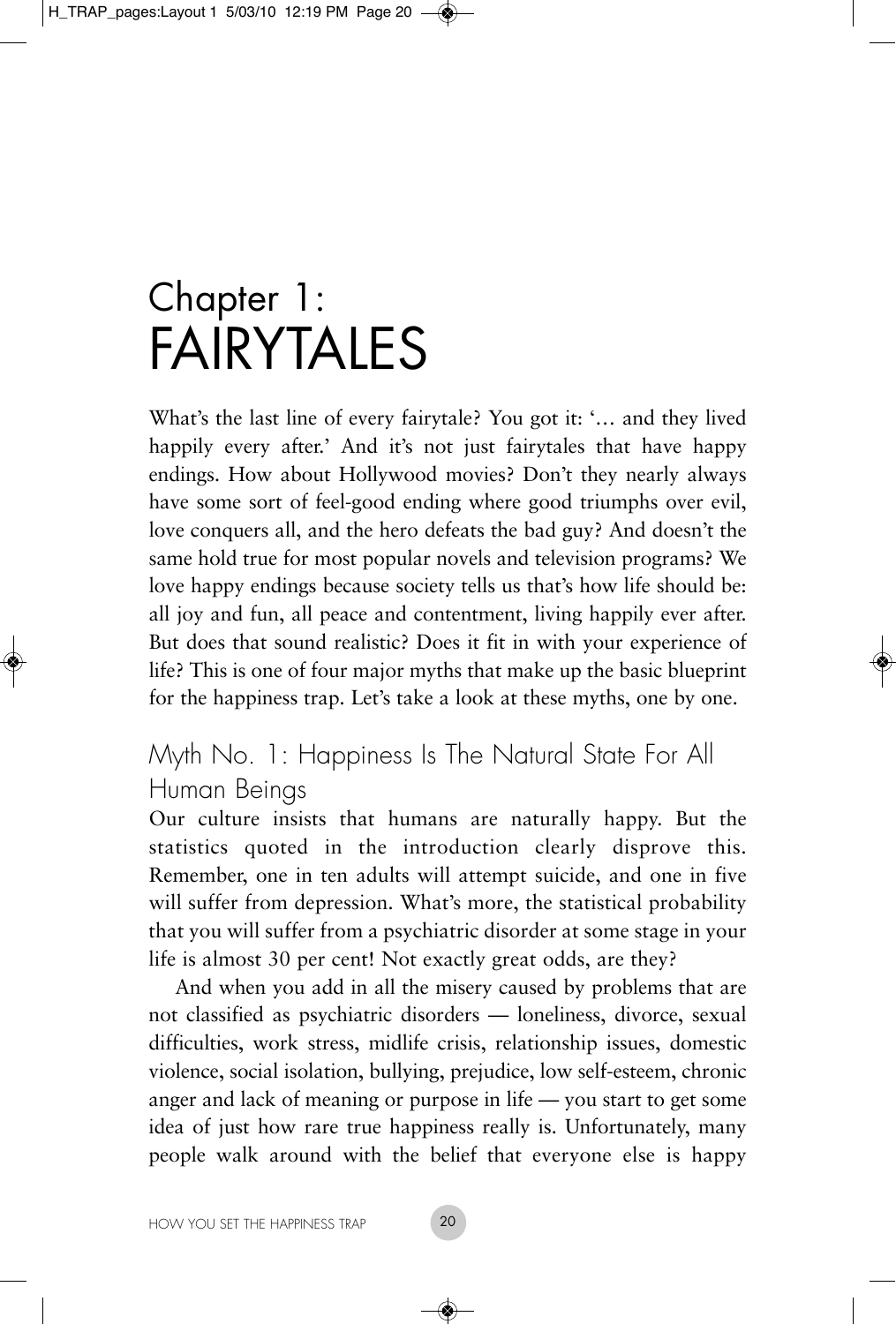except for them. And  $-$  you guessed it  $-$  this belief creates even more unhappiness.

Myth No. 2: If You're Not Happy, You're Defective Following logically from Myth 1, western society assumes that mental suffering is abnormal. It is seen as a weakness or illness, a product of a mind that is somehow faulty or defective. This means that when we do inevitably experience painful thoughts and feelings, we often criticise ourselves for being weak or stupid. Health professionals contribute to this process by readily slapping on labels such as, 'You're depressed', and these labels merely confirm how defective we are.

Acceptance and Commitment Therapy is based on a dramatically different assumption. ACT proposes that the normal thinking processes of a healthy human mind will naturally lead to psychological suffering. You're not defective — your mind's just doing its job; the thing it *evolved* to do. Fortunately, ACT can teach you how to adapt to this in such a way that your life will be powerfully transformed.

### Myth No. 3: To Create A Better Life, We Must Get Rid Of Negative Feelings

We live in a feel-good society, a culture thoroughly obsessed with finding happiness. And what does that society tell us to do? To eliminate 'negative' feelings and accumulate 'positive' ones in their place. It's a nice theory and on the surface it seems to make sense. After all, who wants to have unpleasant feelings? But here's the catch: the things we generally value most in life bring with them a whole range of feelings, both pleasant and unpleasant. For example, in an intimate long-term relationship, although you will experience wonderful feelings such as love and joy, you will also inevitably experience disappointment and frustration. There is no such thing as the perfect partner and sooner or later conflicts of interest will happen.

The same holds true for just about every meaningful project we embark on. Although they often bring feelings of excitement and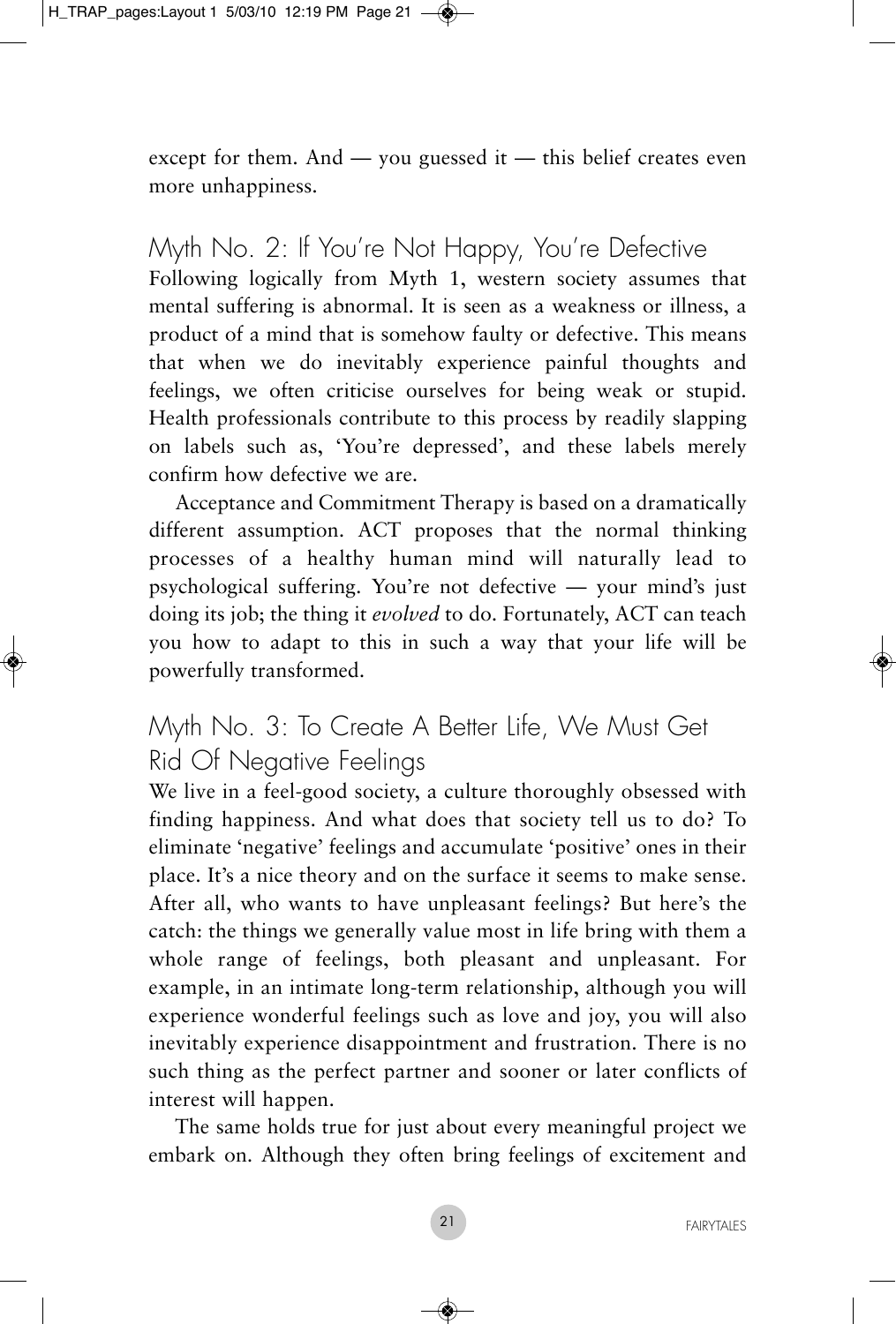enthusiasm, they also generally bring stress, fear and anxiety. So if you believe Myth 3, you're in big trouble, because it's pretty well impossible to create a better life if you're not prepared to have some uncomfortable feelings. However, in Part 2 of this book, you will learn how to handle such feelings altogether differently, to experience them in such a way that they bother you a whole lot less.

### Myth No. 4: You Should Be Able To Control What You Think And Feel

The fact is, we have much less control over our thoughts and feelings than we would like. It's not that we have no control; it's just that we have much less than the 'experts' would have us believe. However, we do have a *huge* amount of control over our actions. And it's through taking action that we create a rich, full and meaningful life. (That's why we say ACT as the word 'act', rather than as the initials A.C.T.)

The overwhelming majority of self-help programs subscribe to Myth 4. For example, many approaches teach you to identify negative thoughts and replace them with more positive ones. Other approaches encourage the repetition of positive affirmations such as, 'Everything that happens is for my highest good and greatest joy', or 'I am strong, able and capable at all times'. Still other approaches encourage you to visualise what you want, to vividly imagine yourself the way you want to be, living the life you dream of. The basic theme of all these approaches is this: if you challenge your negative thoughts or images and, instead, repeatedly fill your head with positive thoughts and images, you will find happiness. If only life were that simple!

I'm willing to bet that you've already tried countless times to think more positively about things and yet those negative thoughts keep coming back again and again. As we saw in the last chapter, our minds have evolved over a hundred thousand years to think the way they do, so it's not likely that a few positive thoughts or affirmations will change them all that much! It's not that these techniques have *no* effect; they can often make you feel better temporarily. But they will not get rid of negative thoughts over the long term.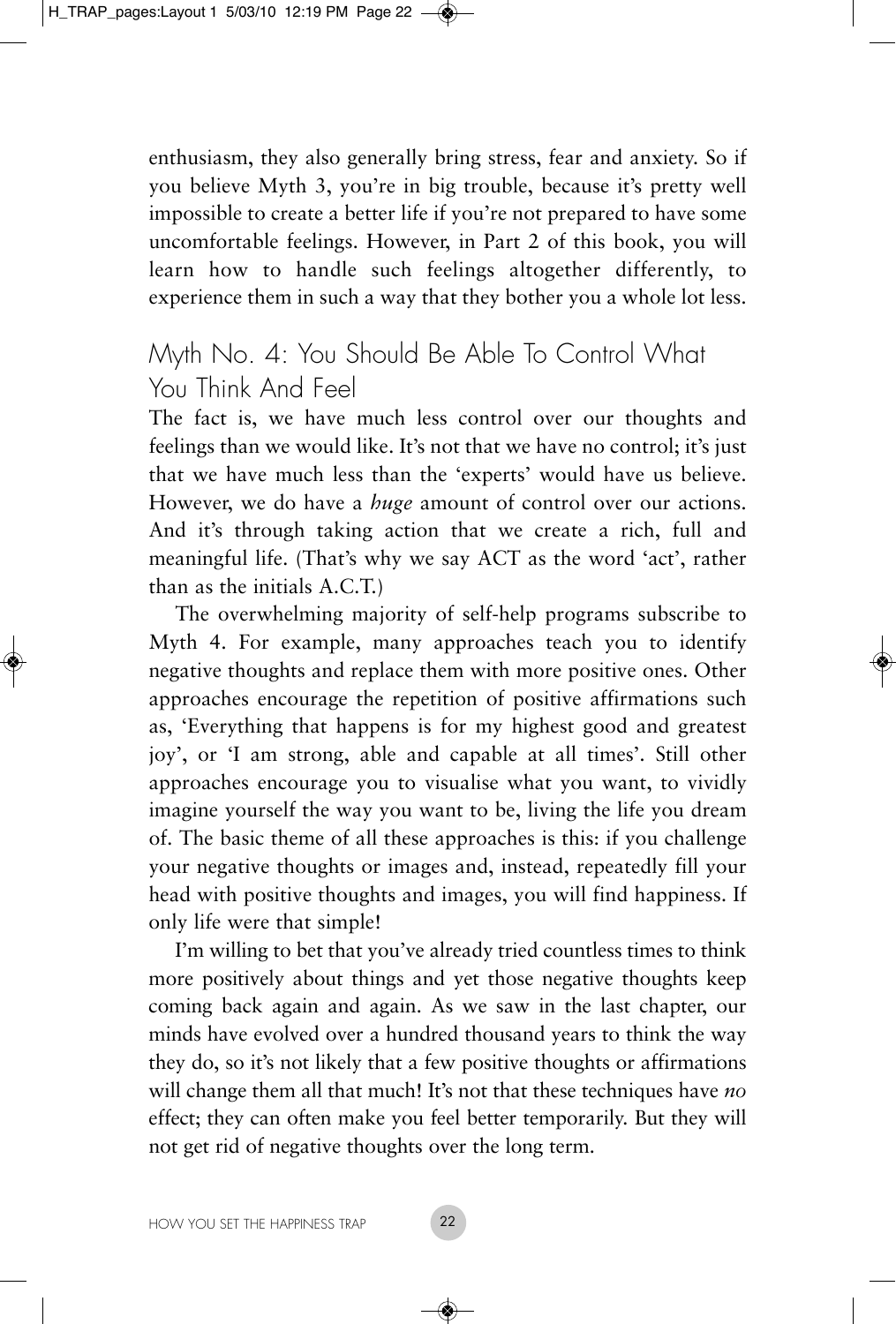The same holds true for 'negative' feelings such as anger, fear, sadness, insecurity and guilt. There are multitudes of psychological strategies to 'get rid of' such feelings. But you've undoubtedly discovered that even if they go away, after a while they're back. And then they go away again. And then they come back again. And so on and so on. The likelihood is, if you're like most other humans on the planet, you've already spent a lot of time and effort trying to have 'good' feelings instead of 'bad' ones — and you've probably found that as long as you're not too distressed, you can, to some degree, pull it off. But you've probably also discovered that as your level of distress increases, your ability to control your feelings progressively lessens. Sadly, Myth 4 is so widely believed that we tend to feel inadequate when our attempts to control our thoughts and feelings fail.

These four powerful myths provide the basic blueprint for the happiness trap. They set us up for a struggle we can never win: the struggle against our own human nature. It is this struggle that builds the trap. In the next chapter we will look at this struggle in detail, but first let's consider why these myths are so entrenched in our culture.

### The Illusion Of Control

The human mind has given us an enormous advantage as a species. It enables us to make plans, invent things, coordinate actions, analyse problems, share knowledge, learn from our experiences and imagine new futures. The clothes on your body, the shoes on your feet, the watch on your wrist, the chair beneath you, the roof over your head, the book in your hands — none of these things would exist but for the ingenuity of the human mind. The mind enables us to shape the world around us and conform it to our wishes, to provide ourselves with warmth, shelter, food, water, protection, sanitation and medicine. Not surprisingly, this amazing ability to control our environment gives us high expectations of control in other arenas as well.

Now, in the material world, control strategies generally work well. If we don't like something, we figure out how to avoid it or get rid of it, and then we do so. A wolf outside your door? Get rid of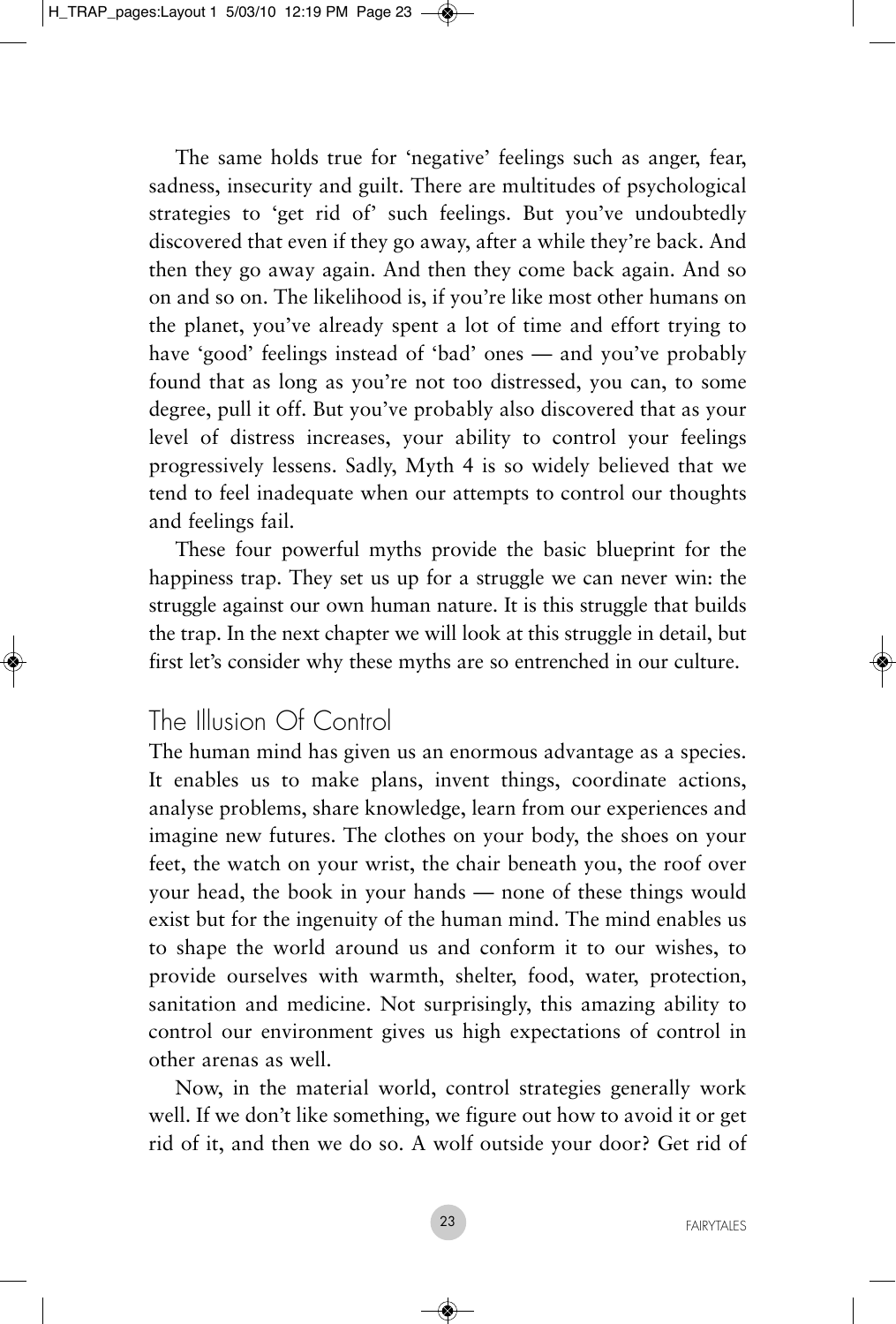it! Throw rocks at it, or spears, or shoot it. Snow, rain or hail? Well you can't get rid of those things, but you can avoid them by hiding in a cave, or building a shelter. Dry, arid ground? You can get rid of it by irrigation and fertilisation, or you can avoid it by moving to a better location.

But what about our internal world? I'm talking here about thoughts, memories, emotions, urges, mental images and physical sensations. Can we simply avoid or get rid of the ones we don't like? In the outer world, we can do so fairly easily, so shouldn't it be the same with our inner world?

Here's a little experiment. As you keep reading this paragraph, try not to think about ice cream. Don't think about the colour or the texture or the taste of it. Don't think about how it tastes on a hot summer's day. Don't think about how good it feels as it melts inside your mouth. Don't think about how you have to keep licking around the edges to stop it from dripping on your fingers.

How'd you do?

Exactly! You couldn't stop thinking about ice cream.

Here's another little experiment. Recall something that happened in the past week. Any memory will do, whether it's a conversation you had, a movie you watched or a meal you ate. Got one? Good. Now try to get rid of it. Totally obliterate it from your memory so it can never come back to you, ever again.

How did you go? If you think you succeeded, just check again and see if you can still remember it.

Now, tune in to your mouth. Notice how your tongue feels. Run it over your teeth, your gums, your cheeks and the roof of your mouth. Now try to get rid of those sensations. Try to turn your mouth totally numb, as if you just had a shot of novocaine from the dentist. Were you able to forget the sensations?

Now consider this hypothetical scenario for a moment. Suppose someone put a loaded gun to your head and told you that *you must not feel afraid*; that if you should feel even the slightest trace of anxiety, they will shoot you. Could you stop yourself feeling anxious in this situation, even though your life depended on it? (Sure you could try to act calm, but could you truly feel it?)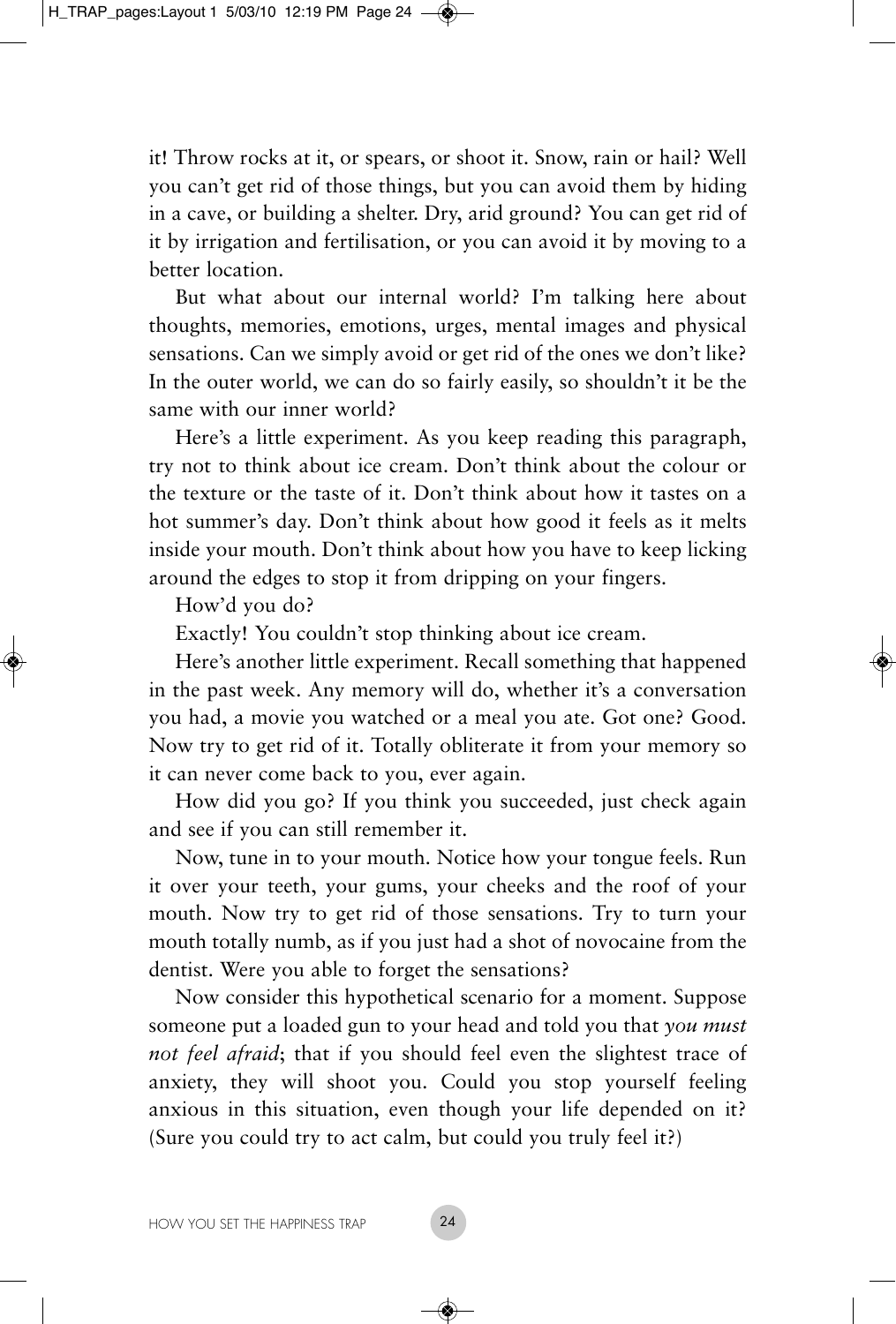Okay, one last experiment. Stare at the star below then see if you can stop yourself from thinking for 60 seconds. That's all you have to do. For 60 seconds, prevent any thoughts whatsoever from coming into your mind — especially any thoughts about the star!



Hopefully by now you're getting the point that thoughts, feelings, physical sensations and memories are just not that easy to control. It's not that you have *no* control over these things; it's just that you have much less control than you thought. Let's face it, if these things were that easy to control, wouldn't we all just live in perpetual bliss? Of course, there are a few self-help gurus who claim to live in such a state all the time. Such people often get really rich, their books sell by the million and they attract huge followings of people desperate for 'the answer'. My guess is that many readers of this book will have already gone down that path and been sadly disappointed.

### How We Learn About Control

From a young age, we are taught that we should be able to control our feelings. When you were growing up, you probably heard a number of expressions like, 'Don't cry, or I'll give you something to cry about', 'Don't be so gloomy; look on the bright side', 'Take that frown off your face', 'You're a big boy now. Big boys don't cry', 'Stop feeling sorry for yourself', 'Don't worry, there's no need to be frightened.'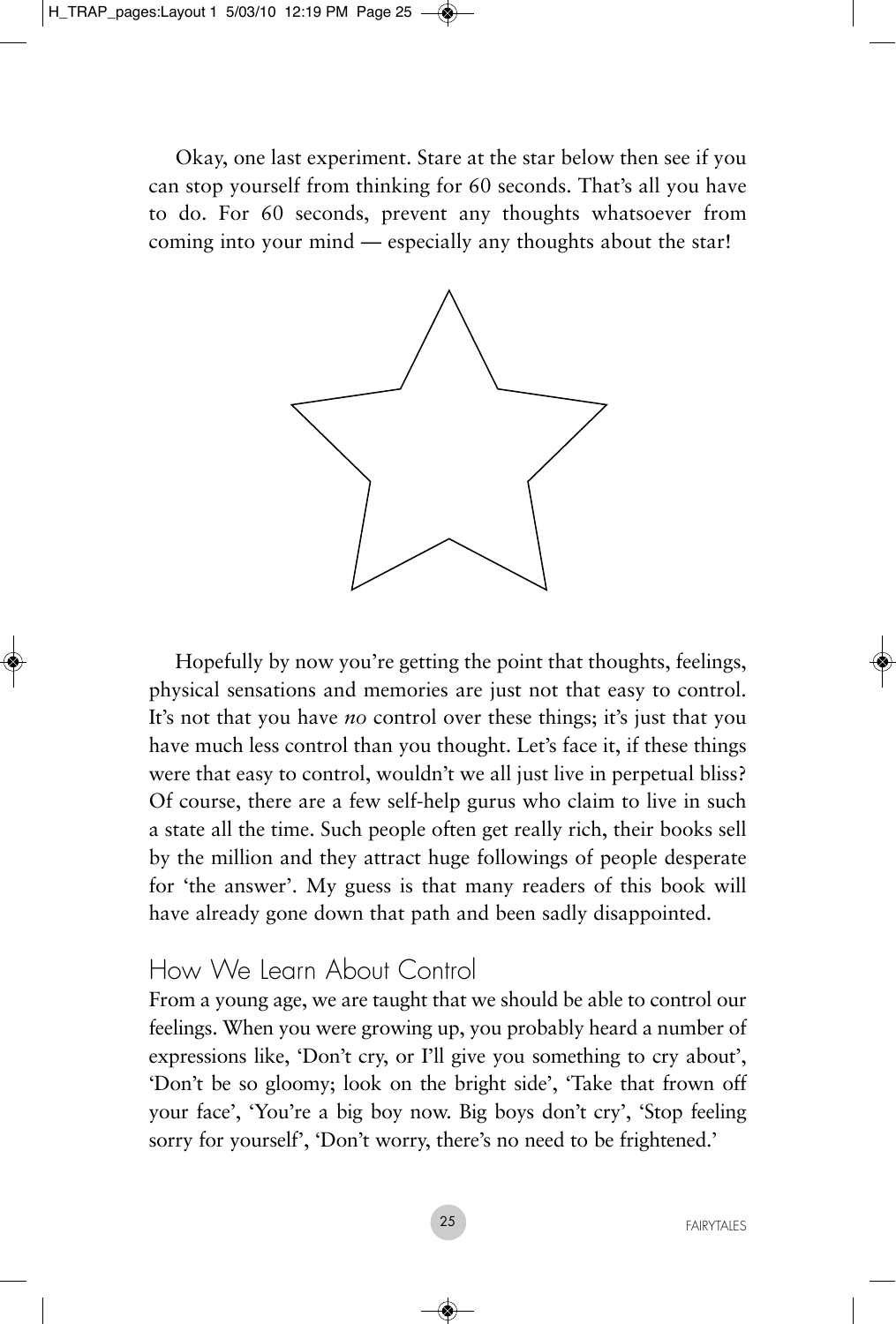With words such as these, the adults around us sent out the message, again and again, that we ought to be able to control our feelings. And certainly it appeared to us as if they controlled theirs. But what was going on behind closed doors? In all likelihood, many of those adults weren't coping too well with their own painful feelings. They may have been drinking too much, taking tranquillisers, crying themselves to sleep every night, having affairs, throwing themselves into their work or suffering in silence while slowly developing stomach ulcers. However they were coping, they probably didn't share those experiences with you.

And on those rare occasions when you did get to witness their loss of control, they probably never said anything like, 'Okay, these tears are because I'm feeling something called sadness. It's a normal feeling and you can learn how to handle it effectively.' But then, that's not too surprising; they couldn't show you how to handle your emotions because they didn't know how to handle theirs!

The idea that you should be able to control your feelings was undoubtedly reinforced in your school years. For example, kids who cried at school were probably teased for being 'cry-babies' or 'sissies' — especially if they were boys. Then, as you grew older, you probably heard phrases (or even used them yourself) such as, 'Get over it!' 'Shit happens!' 'Move on!' 'Chill out!' 'Don't let it bother you!' 'Don't be such a chicken!' 'Snap out of it!' and so on.

The implication of all these phrases is that you should be able to turn your feelings on and off at will, like flicking a switch. And why is this myth so compelling? Because the people around us seem, on the surface, to be happy. They seem to be in control of their thoughts and feelings. But 'seem' is the key word here. The fact is that most people are not open or honest about the struggle they go through with their own thoughts and feelings. They 'put on a brave face' and 'keep a stiff upper lip'. They are like the proverbial clown crying on the inside; the bright face paint and chirpy antics are all we see. It's common in therapy to hear clients say things like, 'If my friends/family/colleagues could hear me now, they'd never believe it. Everyone thinks I'm so strong/confident/happy/independent …'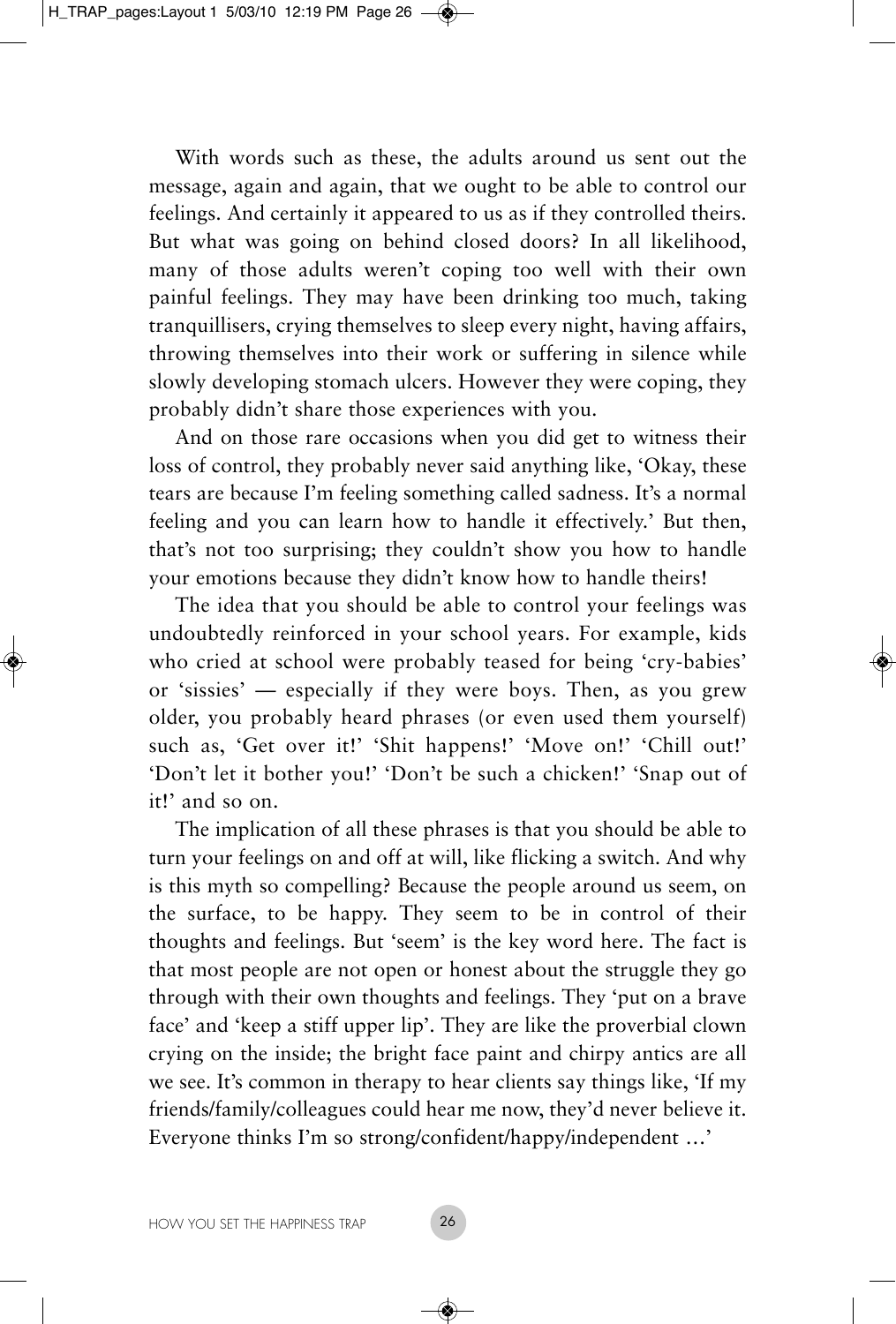Penny, a 30-year-old receptionist, came to see me six months after the birth of her first child. She was feeling tired and anxious and full of self-doubt about her mothering skills. At times she felt incompetent or inadequate and just wanted to run away from all the responsibility. At other times she felt exhausted and miserable and wondered if having a child had been a huge mistake. On top of that, she felt guilty for even having such thoughts! Although Penny attended regular mothers' group meetings, she kept her problems a secret. The other mothers all seemed so confident, she feared that if she told them how she was feeling, they would look down on her. When Penny eventually plucked up the courage to share her experiences with the other women, her admission broke a conspiracy of silence. The other mothers had all been feeling the same way to one degree or another, but they'd all been putting on the same act of bravado, hiding their true feelings for fear of disapproval or rejection. There was a huge sense of relief and bonding as these women opened up and got honest with one another.

To make a gross generalisation, men are much worse than women at admitting their deepest concerns because men are taught to be stoic: to bottle up their feelings and hide them. After all, big boys don't cry. In contrast, women learn to share and discuss their feelings from a young age. Nonetheless, many women are reluctant to tell even their closest friends that they are feeling depressed or anxious or not coping in some way, for fear of being judged weak or silly. Our silence about what we are really feeling and the false front we put on for the people around us simply add to the powerful illusion of control.

So the question is: How much have you been influenced by all these control myths? The questionnaire on the following pages will help you find out.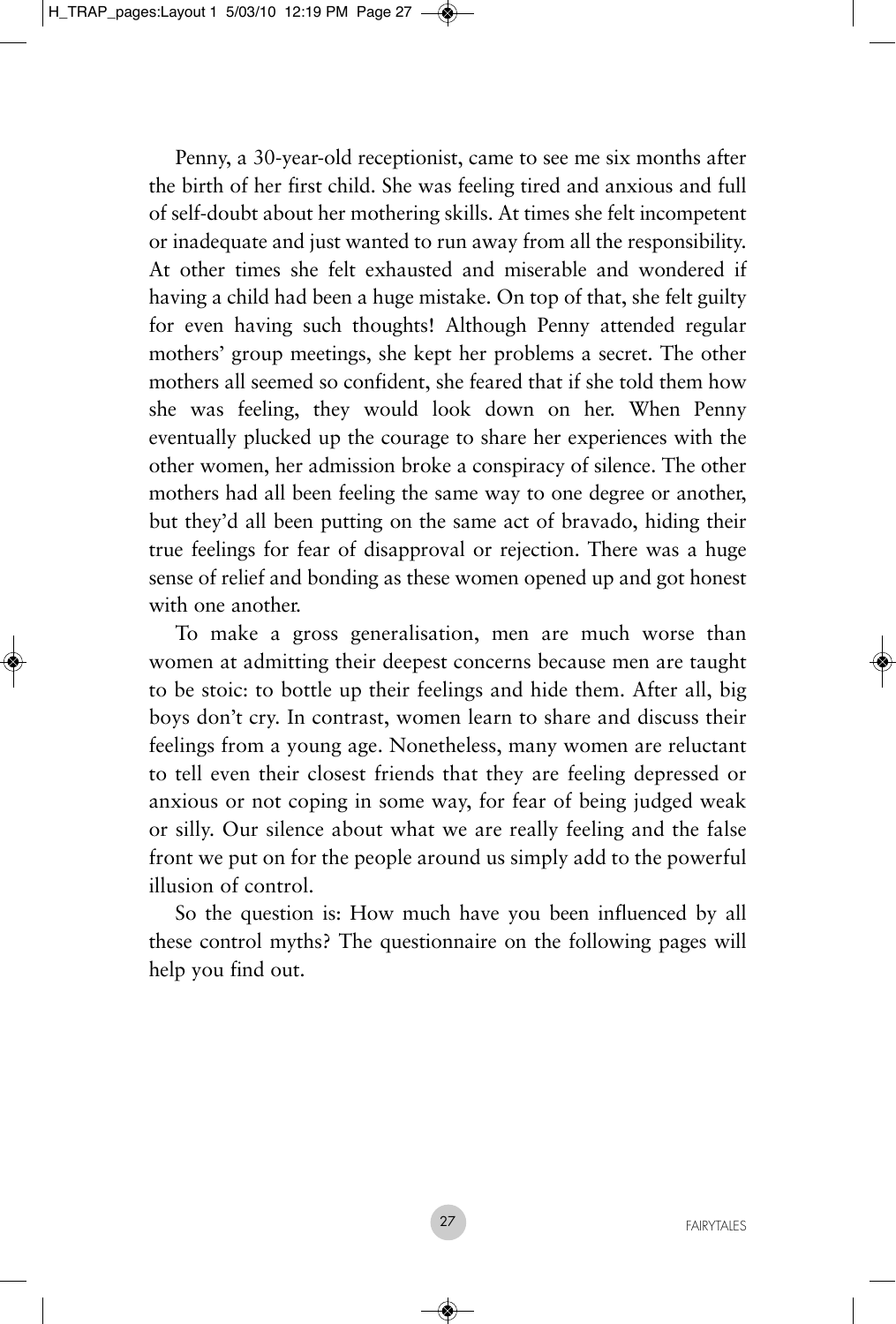### CONTROL OF THOUGHTS AND FEELINGS QUESTIONNAIRE

This questionnaire has been adapted from similar ones developed by Steven Hayes, Frank Bond and others. When the term 'negative thoughts and feelings' is used, it refers to a whole range of painful feelings (such as anger, depression and anxiety), and painful thoughts (such as bad memories, disturbing images, and harsh self-judgments). For each pair of statements, please select the one that most accurately fits how you feel. The answer you choose doesn't have to be absolutely 100 per cent true for you all the time; just pick the answer which seems to be more representative of your general attitude.

**1a.** I must have good control of my feelings in order to be successful in life. **1b.** It is unnecessary for me to control my feelings in order to be successful in life.

- **2a.** Anxiety is bad.
- **2b.** Anxiety is neither good nor bad. It is merely an uncomfortable feeling.
- **3a.** Negative thoughts and feelings will harm you if you don't control or get rid of them.
- **3b.** Negative thoughts and feelings won't harm you, even if they feel unpleasant.
- **4a.** I'm afraid of some of my strong feelings.
- **4b.** I'm not afraid of any feelings, no matter how strong.
- **5a.** In order for me to do something important, I have to get rid of all my doubts.
- **5b.** I can do something important, even when doubts are present.
- **6a.** When negative thoughts and feelings arise, it's important to reduce or get rid of them as fast as possible.
- **6b.** Trying to reduce or get rid of negative thoughts and feelings frequently causes problems. If I simply allow them to be, then they will change as a natural part of living.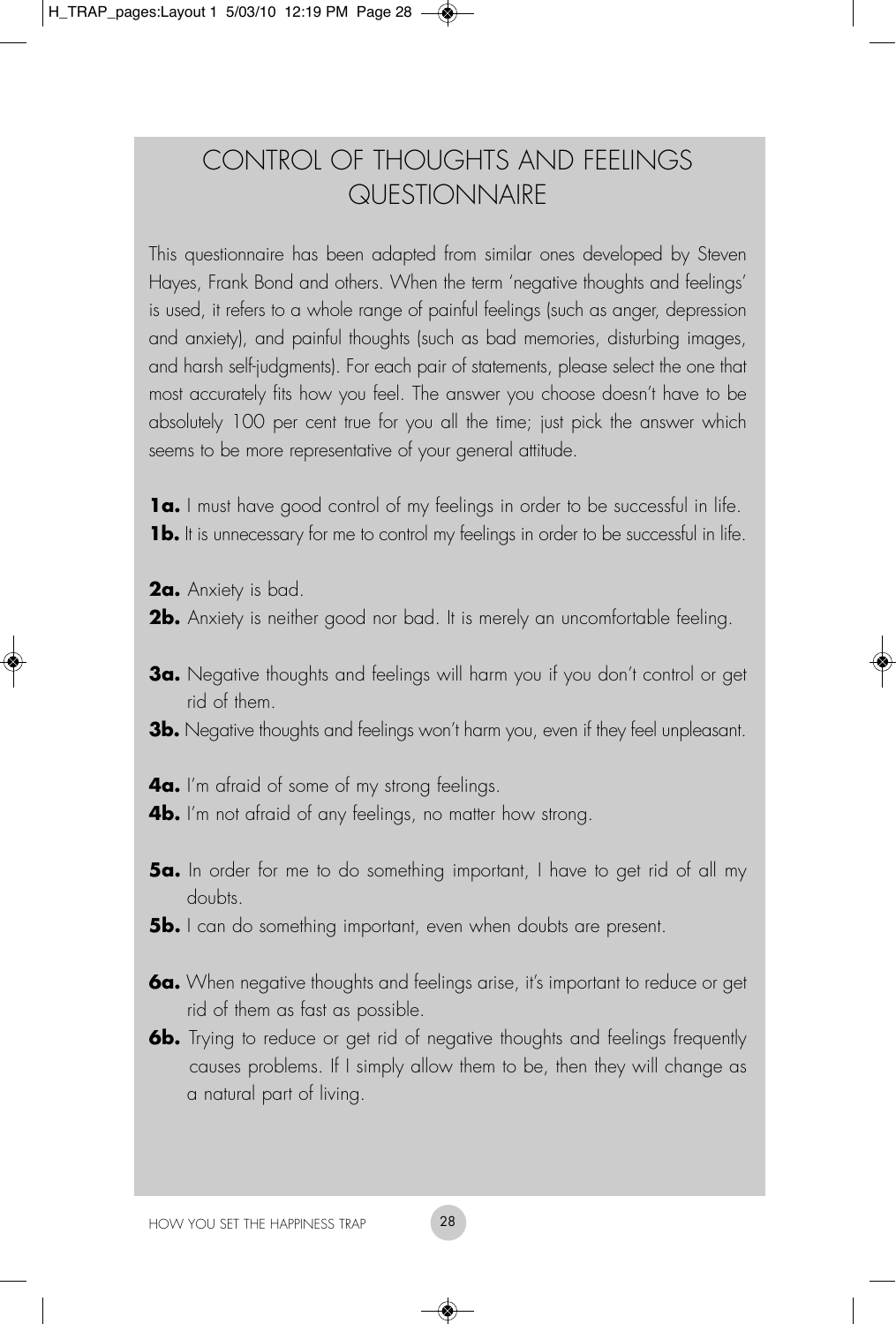- **7a.** The best method of managing negative thoughts and feelings is to analyse them; then utilise that knowledge to get rid of them.
- **7b.** The best method of managing negative thoughts and feelings is to acknowledge their presence and let them be, without having to analyse or judge them.
- **8a.** I will become 'happy' and 'healthy' by improving my ability to avoid, reduce or get rid of negative thoughts and feelings.
- **8b.** I will become 'happy' and 'healthy' by allowing negative thoughts and feelings to come and go of their own accord, and learning to live effectively when they are present.
- **9a.** If I can't suppress or get rid of a negative emotional reaction, it's a sign of personal failure or weakness.
- **9b.** The need to control or get rid of a negative emotional reaction is a problem in itself.
- **10a.** Having negative thoughts and feelings is an indication that I'm psychologically unhealthy or 'I've got problems'.
- **10b.** Having negative thoughts and feelings means I'm a normal human being.
- **11a.** People who are in control of their lives can generally control how they feel.
- **11b.** People who are in contol of their lives do not need to try to control their feelings.
- **12a.** It is not okay to feel anxious and I try hard to avoid it.
- 12b. I don't like anxiety, but it's okay to feel it.
- **13a.** Negative thoughts and feelings are a sign that there is something wrong with my life.
- **13b.** Negative thoughts and feelings are an inevitable part of life for everyone.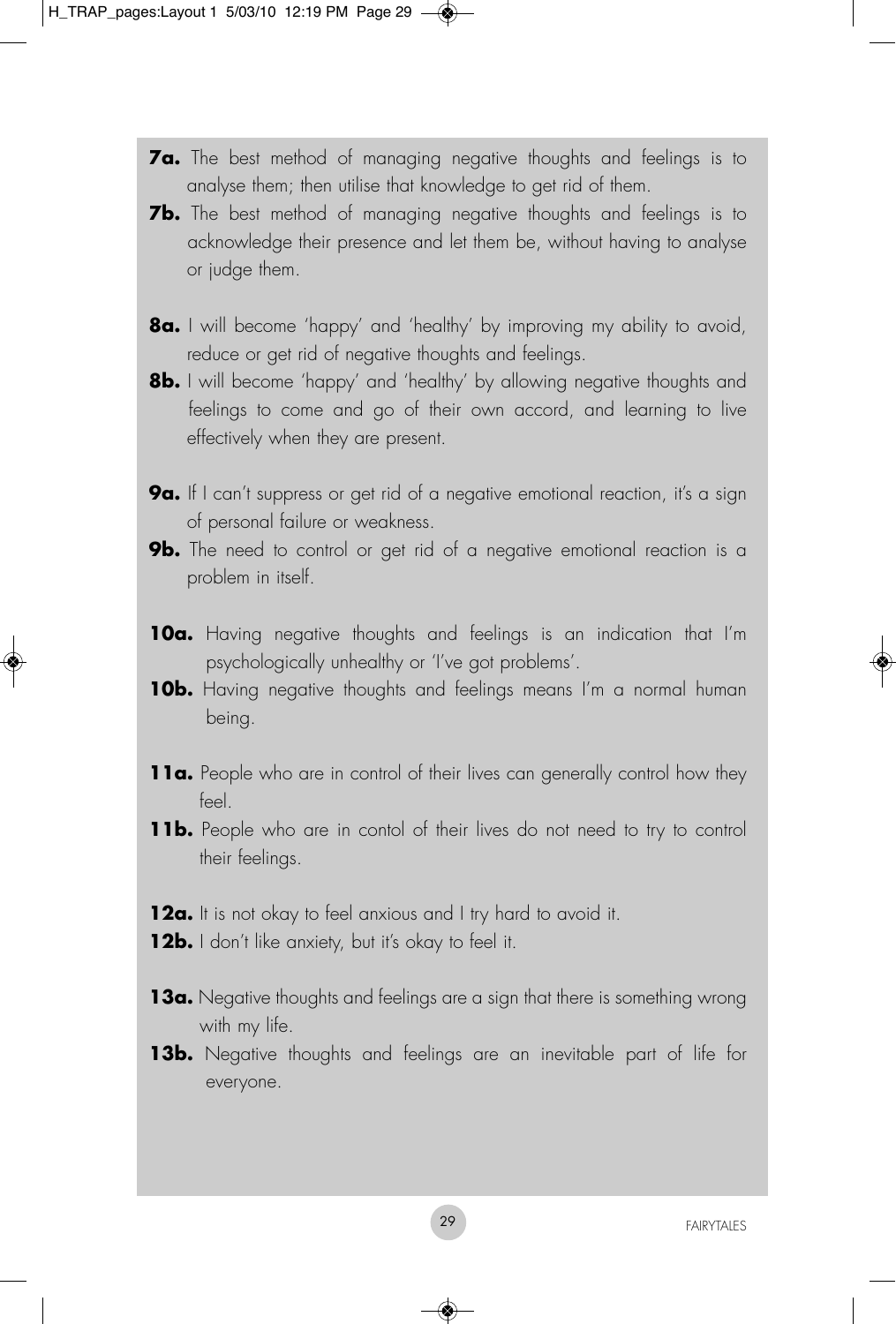- 14a. I have to feel good before I can do something that's important and challenging.
- **14b.** I can do something that's important and challenging even if I'm feeling anxious or depressed.
- **15a.** I try to suppress thoughts and feelings that I don't like by just not thinking about them.
- 15b. I don't try to suppress thoughts and feelings that I don't like. I just let them come and go of their own accord.

To score your test, count the number of times you selected option 'a' or 'b'. (Please keep a record of your score. At the end of this book, I'll ask you to come back and do this test again.)

The more times you selected option 'a', the greater the likelihood that control issues are creating significant suffering in your life. How so? Well, that's the subject of the next chapter.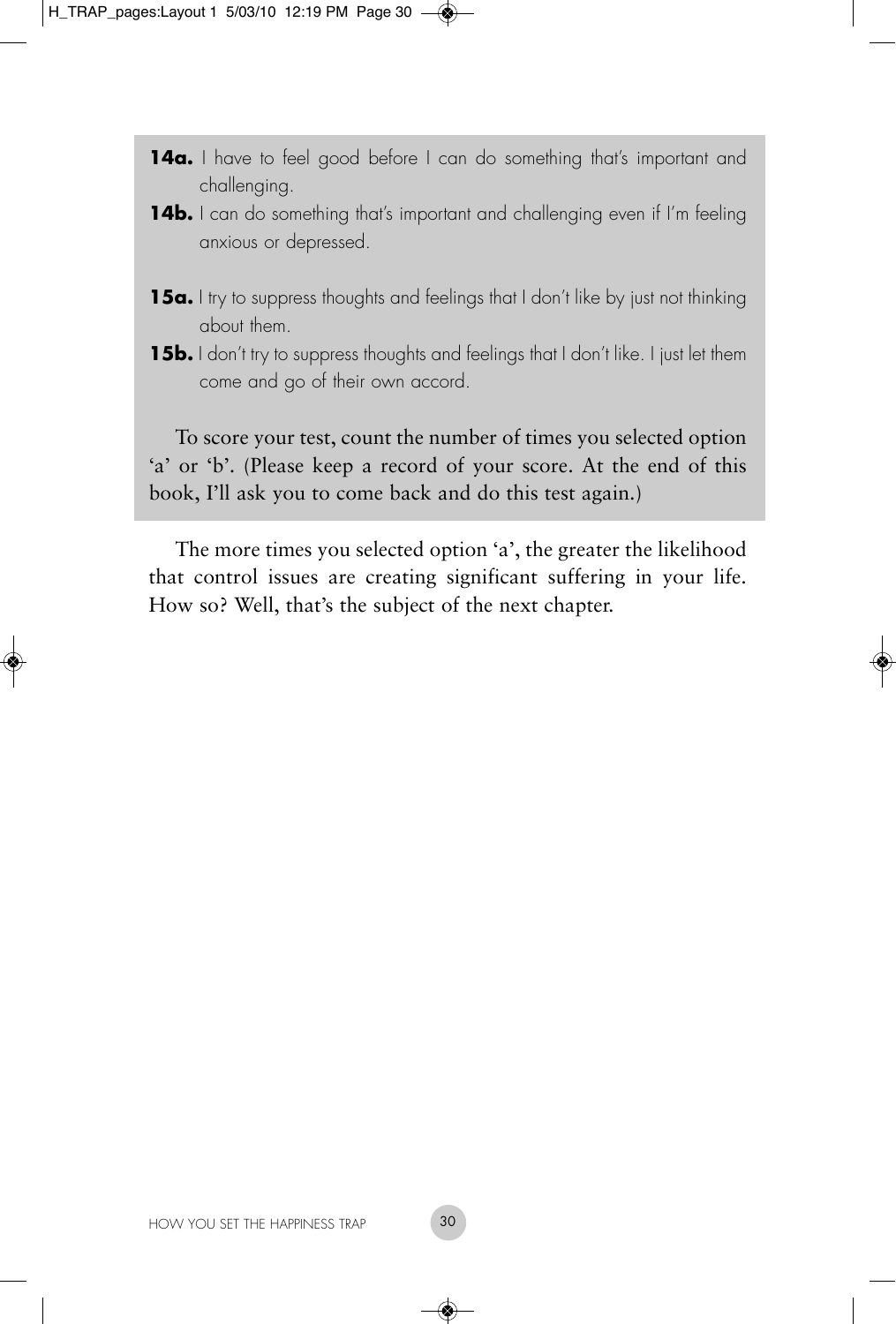## Chapter 2: VICIOUS CYCLES

Michelle has tears streaming down her eyes. 'What's wrong with me?' she asks. 'I have a great husband, great kids, a great job. I'm fit; I'm healthy. We have a lovely house. We're well off. We live in a beautiful area. So why aren't I happy?'

It's a good question. Michelle seems to have everything she wants in life, so what's going wrong? We'll come back to Michelle later in this chapter, but for now let's take a look at what's happening in your life.

### What's *Your* Problem?

Presumably, if you're reading this book, there's room for your life to work better than it does. Maybe your relationship is in trouble, or you're lonely or heartbroken. Maybe you hate your job, or maybe you've lost it. Maybe your health is deteriorating. Maybe someone you love has died, or rejected you, or moved far away. Maybe you're having a midlife crisis. Maybe you have low self-esteem or no selfconfidence or feelings of inadequacy. Maybe you have drug or alcohol problems or other addictions. It could be financial or legal difficulties, or that you just feel stuck and don't know *what* you want. Maybe you're suffering from depression or anxiety, or you could just be bored with life or feel that it lacks any meaning.

Whatever the problem is, it undoubtedly gives rise to unpleasant thoughts and feelings — and you've probably spent a lot of time and effort trying to escape them or blot them out. But suppose those attempts to get rid of your bad thoughts and feelings are actually lowering the quality of your life? In ACT we have a saying for this: 'The solution is the problem!'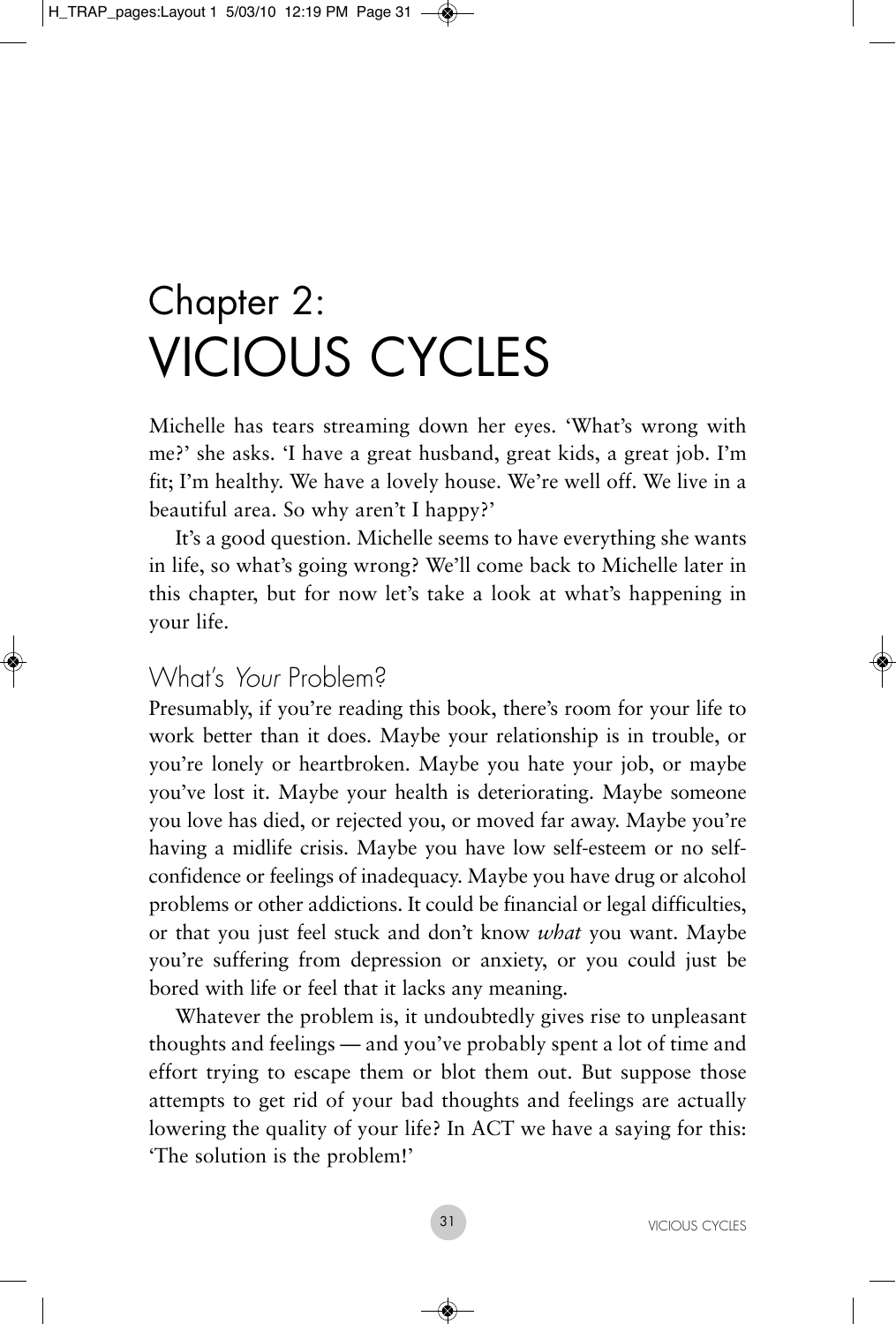#### How Does A Solution Become A Problem?

What do you do when you have an itch? You scratch it, right? And usually this works so well you don't even think about it: scratch the itch and it goes away. Problem solved. But suppose one day you develop a patch of eczema (a common skin condition). The skin is very itchy, so naturally you scratch it. However, the skin cells in this region are already inflamed and therefore highly sensitive, and when you scratch them, they release chemicals called histamines, which are highly irritating. And these histamines inflame the skin even further. So after a little while the itch returns — with a greater intensity than before. And, of course, if you scratch it again, it gets even worse! The more you scratch, the worse the eczema and the bigger the itch.

Scratching is a good solution for a fleeting itch in normal, healthy skin. But for a persistent itch in abnormal skin, scratching is harmful: the 'solution' becomes part of the problem. This is commonly known as a 'vicious cycle'. And in the world of human emotions, vicious cycles are common. Here are a few examples:

- Joseph fears rejection, so he feels overly anxious in social situations. He doesn't want those feelings of anxiety, so he avoids socialising whenever possible. He doesn't accept invitations to parties. He doesn't pursue friendships. He lives alone and stays home every night. This means that on the rare occasion when he does socialise, he's more anxious than ever because he's so out of practice. Furthermore, living alone with no friends or social life just serves to make him feel completely rejected, which is the very thing he fears!
- Yvonne also feels anxious in social situations. She copes with this by drinking heavily. In the short term, alcohol reduces her anxiety. But the next day she feels hung-over and tired and she often regrets the money she spent on alcohol or worries about the embarrassing things she did while under the influence. Sure, she escapes anxiety for a little while, but the price she pays is a lot of other unpleasant feelings over the long term. And if she ever finds herself in a social situation where she can't drink, her anxiety is greater than ever, because she doesn't have alcohol to rely on.